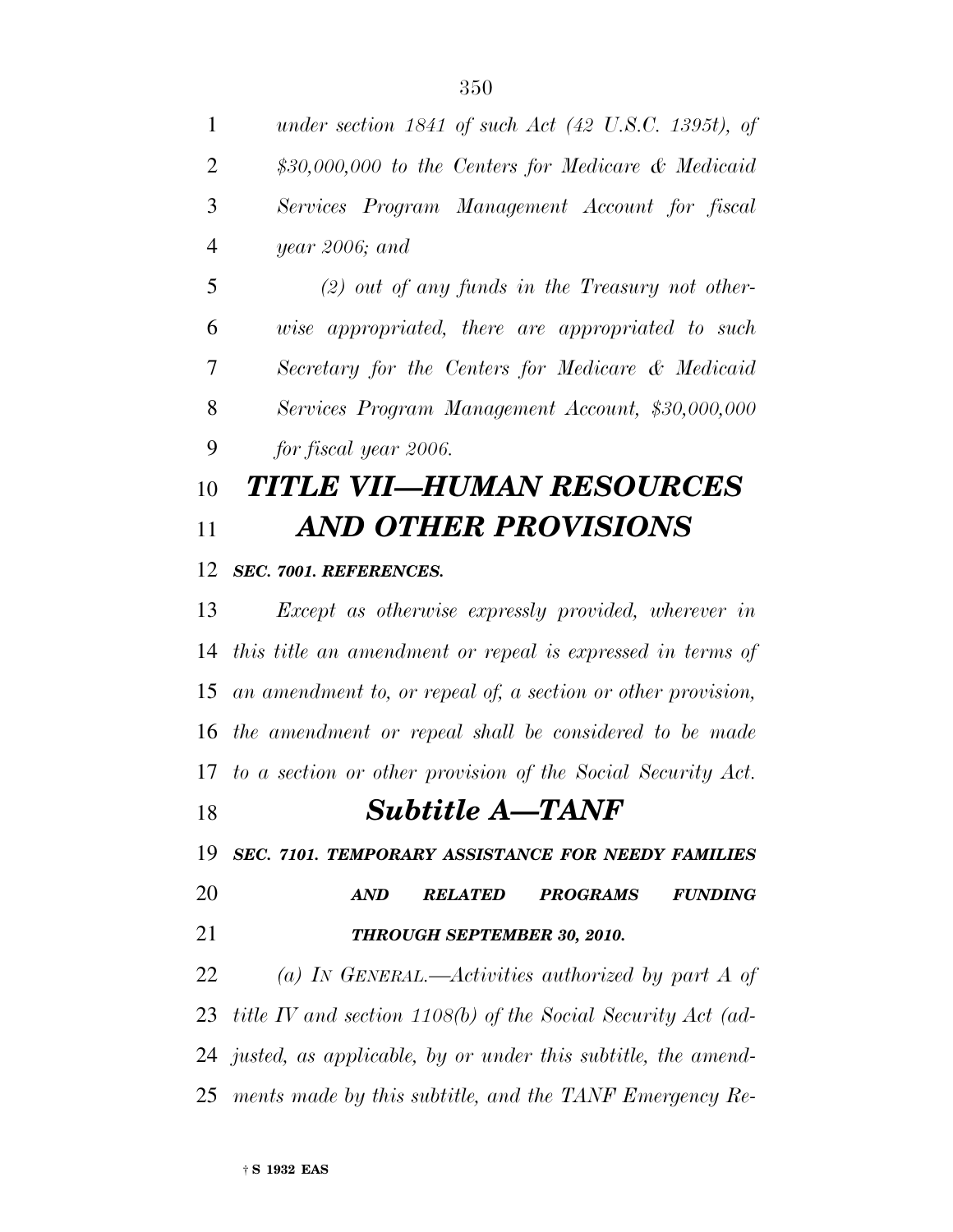*sponse and Recovery Act of 2005) shall continue through September 30, 2010, in the manner authorized for fiscal year 2004, and out of any money in the Treasury of the United States not otherwise appropriated, there are hereby appropriated such sums as may be necessary for such pur- pose. Grants and payments may be made pursuant to this authority on a quarterly basis through fiscal year 2010 at the level provided for such activities for the corresponding quarter of fiscal year 2004 (or, as applicable, at such great- er level as may result from the application of this subtitle, the amendments made by this subtitle, and the TANF Emergency Response and Recovery Act of 2005), except that in the case of section 403(a)(3) of the Social Security Act, grants and payments may be made pursuant to this author- ity only through fiscal year 2008 and in the case of section 403(a)(4) of the Social Security Act, no grants shall be made for any fiscal year occurring after fiscal year 2005. (b) CONFORMING AMENDMENTS.—Part A of title IV (42 U.S.C. 601 et seq.) is amended— (1) in section 403(a)(3)(H)(ii), by striking ''De-*

 *cember, 31, 2005'' and inserting ''fiscal year 2008''; (2) in section 403(b)(3)(C)(ii), by striking ''2006'' and inserting ''2010''; and*

*(3) in section 409(a)(7)—*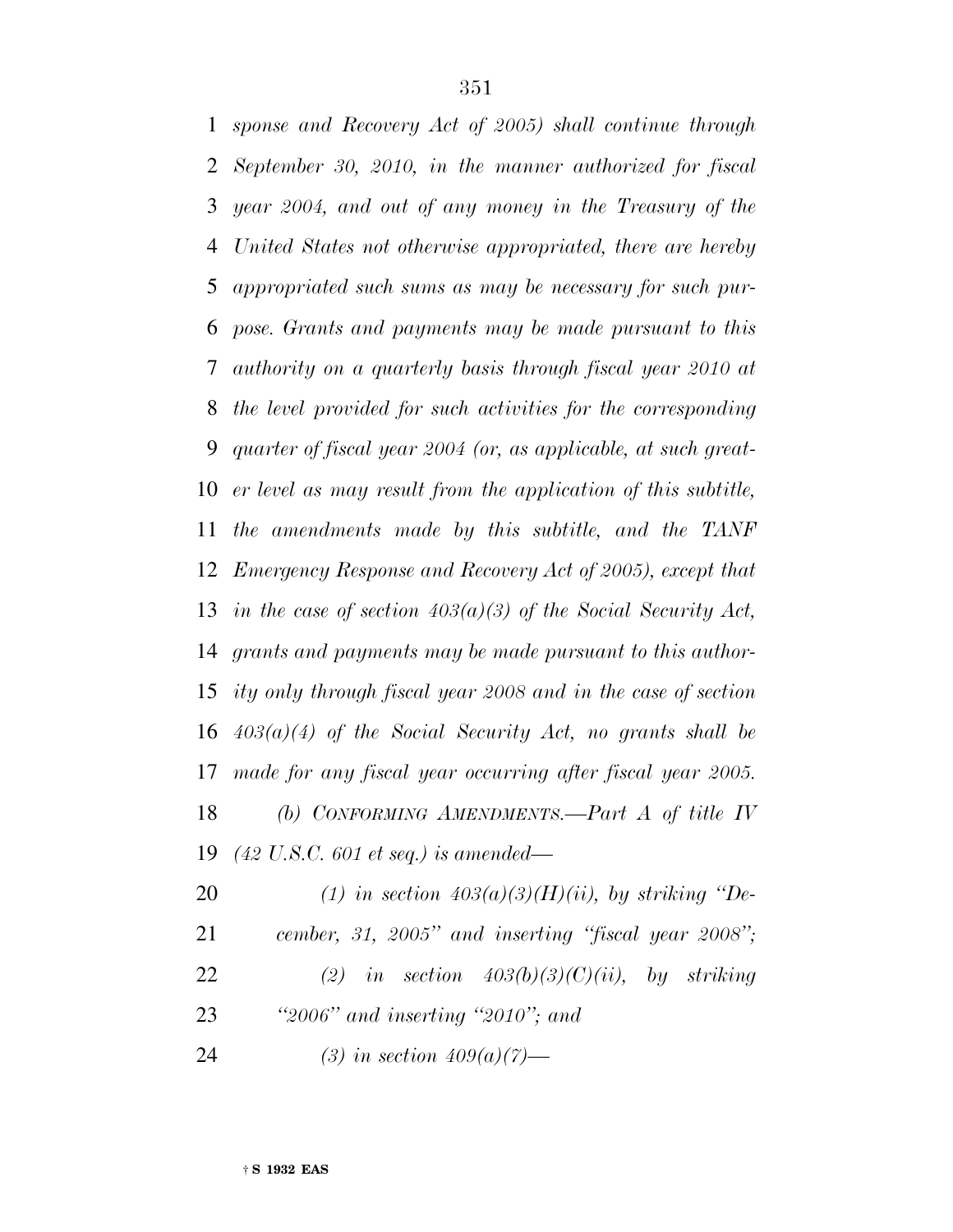| $\mathbf{1}$   | $(A)$ in subparagraph $(A)$ , by striking "or                 |
|----------------|---------------------------------------------------------------|
| $\overline{2}$ | 2007" and inserting "2007, 2008, 2009, 2010, or               |
| 3              | $2011$ "; and                                                 |
| 4              | $(B)$ in subparagraph $(B)(ii)$ , by striking                 |
| 5              | "2006" and inserting "2010".                                  |
| 6              | (c) EXTENSION OF THE NATIONAL RANDOM SAMPLE                   |
|                | 7 STUDY OF CHILD WELFARE THROUGH SEPTEMBER 30,                |
|                | 8 2010.—Activities authorized by section 429A of the Social   |
|                | 9 Security Act shall continue through September 30, 2010,     |
|                | $0$ in the manner authorized for fiscal year 2004, and out of |
|                |                                                               |

 *STUDY OF CHILD WELFARE THROUGH SEPTEMBER 30, 2010.—Activities authorized by section 429A of the Social Security Act shall continue through September 30, 2010, in the manner authorized for fiscal year 2004, and out of any money in the Treasury of the United States not other- wise appropriated, there are hereby appropriated such sums as may be necessary for such purpose. Grants and payments may be made pursuant to this authority on a quarterly basis through fiscal year 2010 at the level provided for such activities for the corresponding quarter of fiscal year 2004. SEC. 7102. IMPROVED CALCULATION OF WORK PARTICIPA- TION RATES AND PROGRAM INTEGRITY. (a) RECALIBRATION OF CASELOAD REDUCTION CRED- IT.— (1) IN GENERAL.—Section 407(b)(3)(A) (42 U.S.C. 607(b)(3)(A)) is amended—*

 *(A) in clause (i), by inserting ''or any other State program funded with qualified State ex-*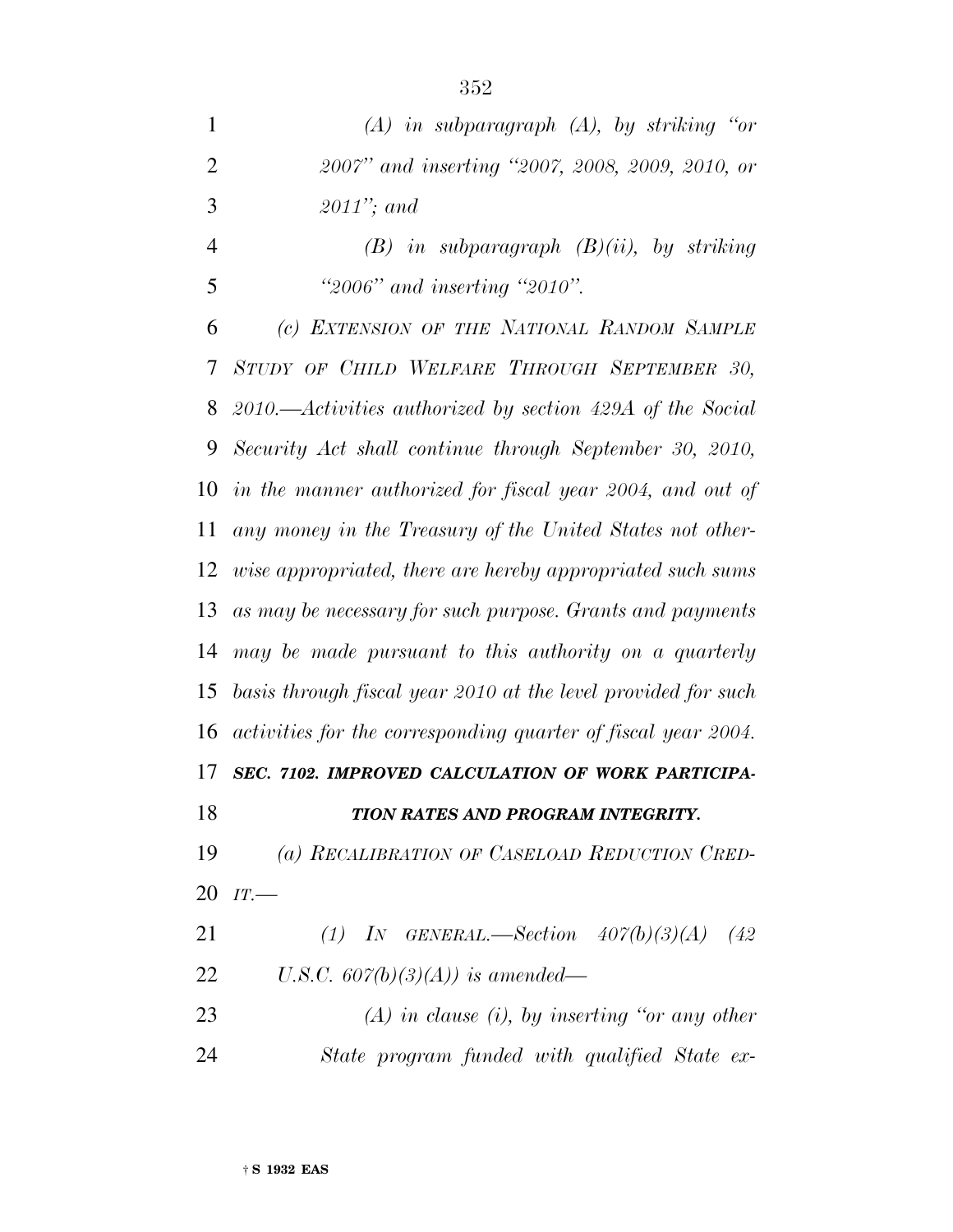| $\mathbf{1}$   | <i>penditures</i> (as defined in<br>section                     |
|----------------|-----------------------------------------------------------------|
| $\overline{2}$ | $409(a)(7)(B)(i))$ " after "this part"; and                     |
| 3              | $(B)$ by striking clause (ii) and inserting the                 |
| $\overline{4}$ | following:                                                      |
| 5              | $``(ii)$ the average monthly number of                          |
| 6              | families that received assistance under any                     |
| 7              | State program referred to in clause (i) dur-                    |
| 8              | ing fiscal year 2005.".                                         |
| 9              | (2)<br>CONFORMING AMENDMENT.-Section                            |
| 10             | $407(b)(3)(B)$ (42 U.S.C. 607(b)(3)(B)) is amended by           |
| 11             | striking "and eligibility criteria" and all that follows        |
| 12             | through the close parenthesis and inserting "and the            |
| 13             | eligibility criteria in effect during fiscal year 2005".        |
| 14             | (b) INCLUSION OF FAMILIES RECEIVING ASSISTANCE                  |
| 15             | UNDER SEPARATE STATE PROGRAMS IN CALCULATION OF                 |
| 16             | PARTICIPATION RATES.-                                           |
| 17             | (1) Section 407 (42 U.S.C. 607) is amended in                   |
| 18             | each of subsections (a)(1), (a)(2), (b)(1)(B)(i),               |
| 19             | $(c)(2)(A)(i)$ , $(e)(1)$ , and $(e)(2)$ , by inserting "or any |
| 20             | other State program funded with qualified State ex-             |
| 21             | penditures (as defined in section $409(a)(7)(B)(i))$ "          |
| 22             | after "this part".                                              |
| 23             | (2) Section $411(a)(1)$ (42 U.S.C. 611(a)(1)) is                |
| 24             | $amended -$                                                     |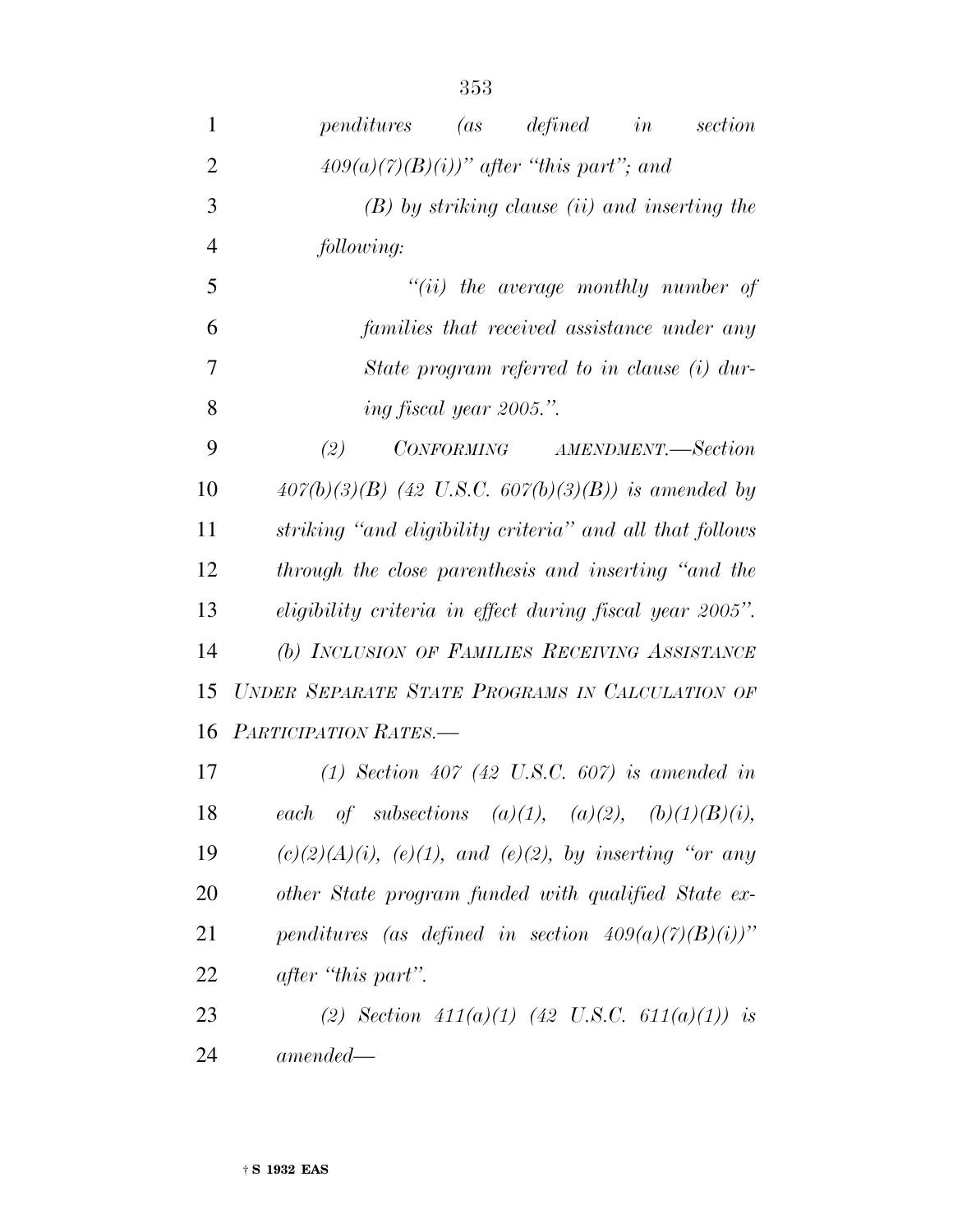| 1              | $(A)$ in subparagraph $(A)$ , by inserting "or     |
|----------------|----------------------------------------------------|
| 2              | any other State program funded with qualified      |
| 3              | expenditures (as defined in section<br>State       |
| $\overline{4}$ | $409(a)(7)(B)(i))$ " before the colon; and         |
| 5              | $(B)$ in subparagraph $(B)(ii)$ , by inserting     |
| 6              | "and any other State programs funded with          |
| 7              | qualified State expenditures (as defined in sec-   |
| 8              | tion $409(a)(7)(B)(i)$ " after "this part".        |
| 9              | IMPROVED VERIFICATION AND OVERSIGHT OF<br>(c)      |
| 10             | <b>WORK PARTICIPATION.—</b>                        |
| 11             | (1) IN GENERAL.—Section $407(i)$ (42 U.S.C.        |
| 12             | $607(i)$ ) is amended to read as follows:          |
| 13             | "(i) VERIFICATION OF WORK AND WORK-ELIGIBLE IN-    |
| 14             | DIVIDUALS IN ORDER TO IMPLEMENT REFORMS.-          |
| 15             | ``(1)<br>SECRETARIAL DIRECTION<br>AND<br>OVER-     |
| 16             | $SIGHT$ .                                          |
| 17             | $\lq (A)$<br>REGULATIONS FOR<br><b>DETERMINING</b> |
| 18             | WHETHER ACTIVITIES MAY BE COUNTED AS               |
| 19             | 'WORK ACTIVITIES', HOW TO COUNT AND VERIFY         |
| 20             | REPORTED HOURS OF WORK, AND DETERMINING            |
| 21             | WHO IS A WORK-ELIGIBLE INDIVIDUAL.-                |
| 22             | "(i) IN GENERAL.—Not later than                    |
| 23             | June 30, 2006, the Secretary shall promul-         |
| 24             | gate regulations to ensure consistent meas-        |
| 25             | urement of work participation rates under          |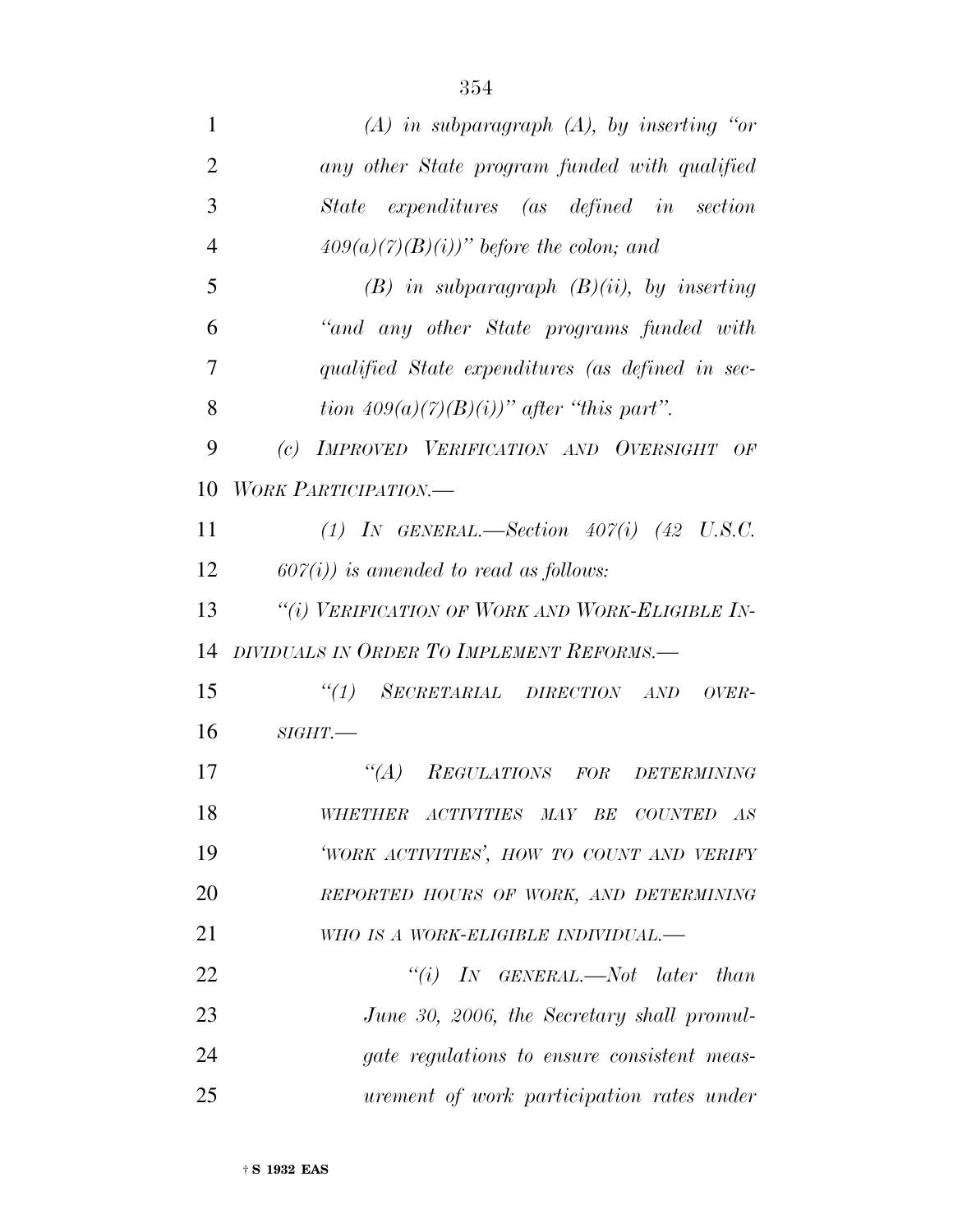| 1              | State programs funded under this part and      |
|----------------|------------------------------------------------|
| $\overline{2}$ | State programs funded with qualified State     |
| 3              | expenditures (as defined in<br>section         |
| $\overline{4}$ | $409(a)(7)(B)(i)$ , which shall include infor- |
| 5              | mation with respect to-                        |
| 6              | $\lq (I)$ determining whether an ac-           |
| 7              | tivity of a recipient of assistance may        |
| 8              | be treated as a work activity under            |
| 9              | subsection $(d)$ ;                             |
| 10             | $\lq (II)$ uniform methods for report-         |
| 11             | ing hours of work by a recipient of as-        |
| 12             | sistance;                                      |
| 13             | "(III) the type of documentation               |
| 14             | needed to verify reported hours of work        |
| 15             | by a recipient of assistance; and              |
| 16             | $``(IV)$ the circumstances under               |
| 17             | which a parent who resides with a              |
| 18             | child who is a recipient of assistance         |
| 19             | should be included in the work partici-        |
| 20             | pation rates.                                  |
| 21             | "(ii) ISSUANCE OF REGULATIONS ON               |
| 22             | AN INTERIM FINAL BASIS.—The regulations        |
| 23             | referred to in clause (i) may be effective and |
| 24             | final immediately on an interim basis as of    |
| 25             | the date of publication of the regulations. If |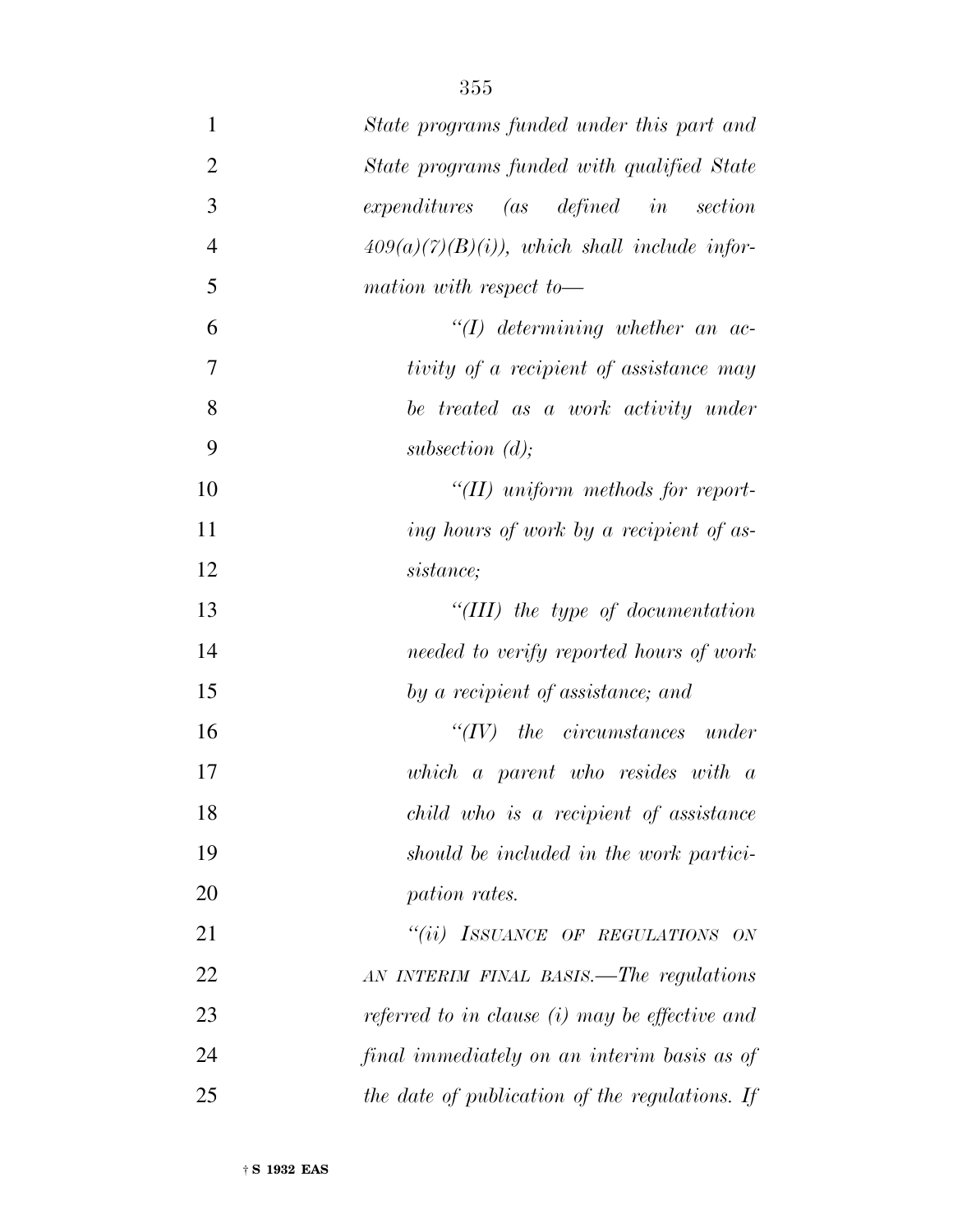| $\mathbf{1}$   | the Secretary provides for an interim final            |
|----------------|--------------------------------------------------------|
| $\overline{2}$ | regulation, the Secretary shall provide for a          |
| 3              | period of public comment on the regulation             |
| $\overline{4}$ | after the date of publication. The Secretary           |
| 5              | may change or revise the regulation after              |
| 6              | <i>the public comment period.</i>                      |
| $\overline{7}$ | "(B) OVERSIGHT OF STATE PROCEDURES.—                   |
| 8              | The Secretary shall review the State procedures        |
| 9              | established in accordance with paragraph $(2)$ to      |
| 10             | ensure that such procedures are consistent with        |
| 11             | the regulations promulgated under subparagraph         |
| 12             | $(A)$ and are adequate to ensure an accurate           |
| 13             | measurement of work participation under the            |
| 14             | State programs funded under this part and any          |
| 15             | other State programs funded with qualified State       |
| 16             | expenditures (as so defined).                          |
| 17             | "(2) REQUIREMENT FOR STATES TO ESTABLISH               |
| 18             | AND MAINTAIN WORK PARTICIPATION VERIFICATION           |
| 19             | PROCEDURES.—Not later than September 30, 2006, a       |
| 20             | State to which a grant is made under section 403       |
| 21             | shall establish procedures for determining, with re-   |
| 22             | spect to recipients of assistance under the State pro- |
| 23             | gram funded under this part or under any State pro-    |
| 24             | grams funded with qualified State expenditures (as so  |
| 25             | defined), whether activities may be counted as work    |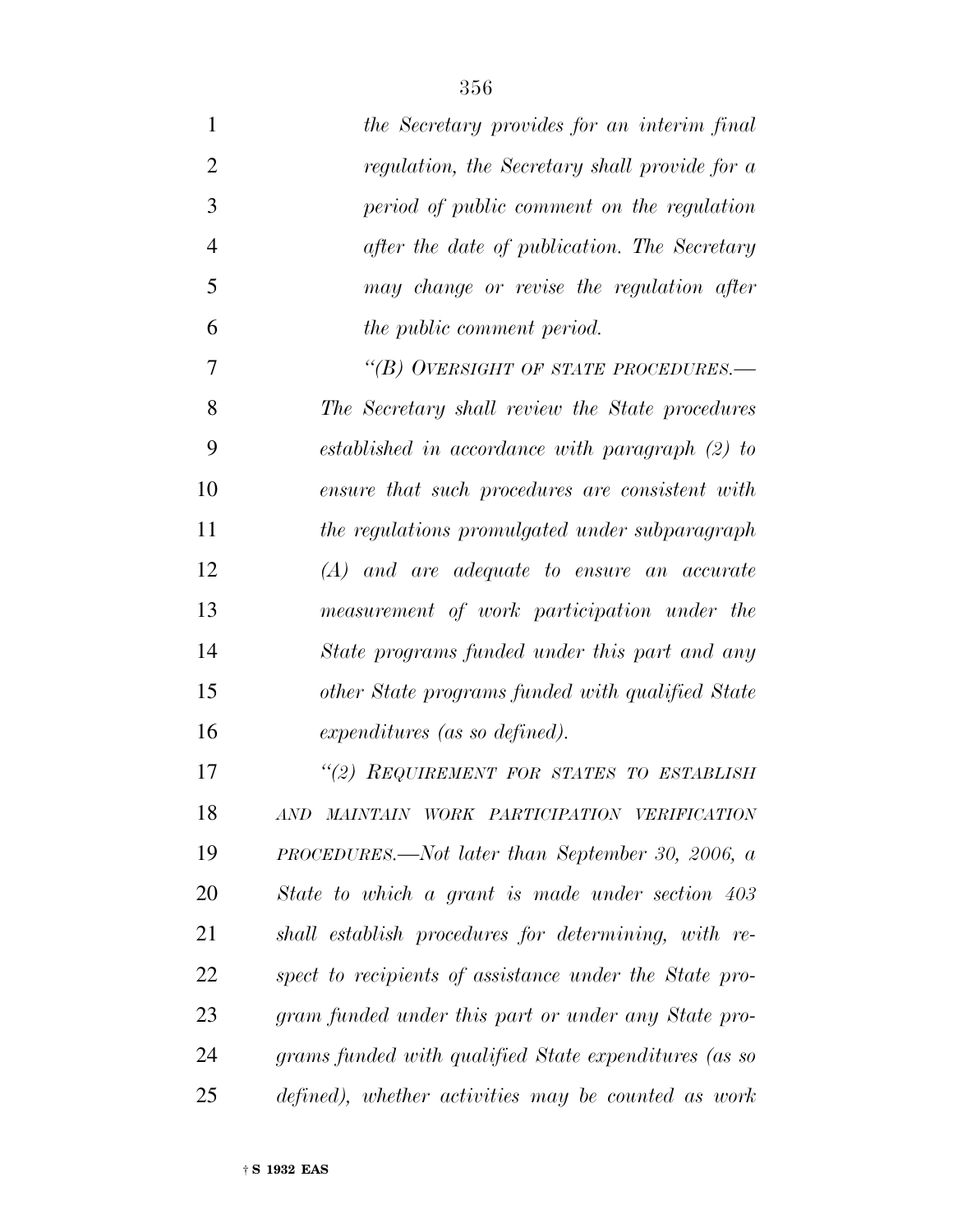| $\mathbf{1}$ | activities, how to count and verify reported hours of |
|--------------|-------------------------------------------------------|
| 2            | work, and who is a work-eligible individual, in ac-   |
| 3            | cordance with the regulations promulgated pursuant    |
| 4            | to paragraph $(1)(A)(i)$ and shall establish internal |
| 5            | controls to ensure compliance with the procedures.".  |
| 6            | (2) STATE PENALTY FOR FAILURE TO ESTABLISH            |
| 7            | OR COMPLY WITH WORK PARTICIPATION VERIFICATION        |
| 8            | PROCEDURES.—Section $409(a)$ (42 U.S.C. 609(a)) is    |
| 9            | amended by adding at the end the following:           |
| 10           | "(15) PENALTY FOR FAILURE TO ESTABLISH OR             |
| 11           | WORK PARTICIPATION VERIFICATION<br>COMPLY WITH        |
| 12           | PROCEDURES.-                                          |
| 13           | "(A) IN GENERAL.—If the Secretary deter-              |
| 14           | mines that a State to which a grant is made           |
| 15           | under section 403 in a fiscal year has violated       |
| 16           | section $407(i)(2)$ during the fiscal year, the Sec-  |
| 17           | retary shall reduce the grant payable to the State    |
| 18           | under section $403(a)(1)$ for the immediately suc-    |
| 19           | ceeding fiscal year by an amount equal to not         |
| 20           | less than 1 percent and not more than 5 percent       |
| 21           | of the State family assistance grant.                 |
| 22           | "(B) PENALTY BASED ON SEVERITY OF                     |
| 23           | FAILURE.—The Secretary shall impose reduc-            |
| 24           | tions under subparagraph $(A)$ with respect to a      |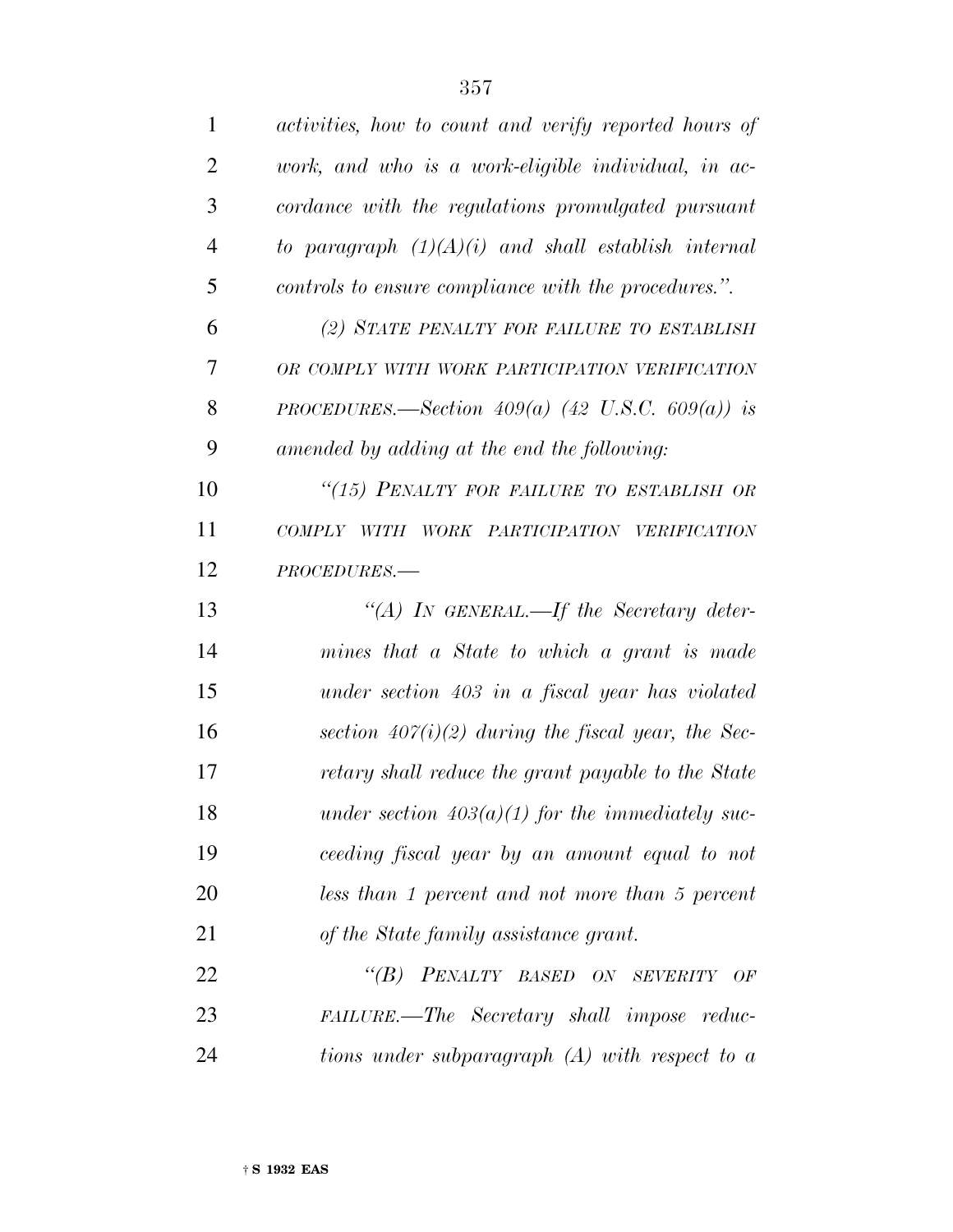*fiscal year based on the degree of noncompli- ance.''. (d) EFFECTIVE DATE.—The amendments made by subsections (a) and (b) shall take effect on October 1, 2006. SEC. 7103. GRANTS FOR HEALTHY MARRIAGE PROMOTION AND RESPONSIBLE FATHERHOOD. (a) HEALTHY MARRIAGE AND FAMILY FUNDS.—Sec- tion 403(a)(2) (42 U.S.C. 603(a)(2)) is amended to read as follows: ''(2) HEALTHY MARRIAGE PROMOTION AND RE- SPONSIBLE FATHERHOOD GRANTS.— ''(A) IN GENERAL.— ''(i) USE OF FUNDS.—Subject to sub- paragraphs (B) and (C), the Secretary may use the funds made available under sub- paragraph (D) for the purpose of con- ducting and supporting research and dem- onstration projects by public or private en- tities, and providing technical assistance to States, Indian tribes and tribal organiza- tions, and such other entities as the Sec- retary may specify that are receiving a grant under another provision of this part. ''(ii) LIMITATIONS.—The Secretary may not award funds made available under*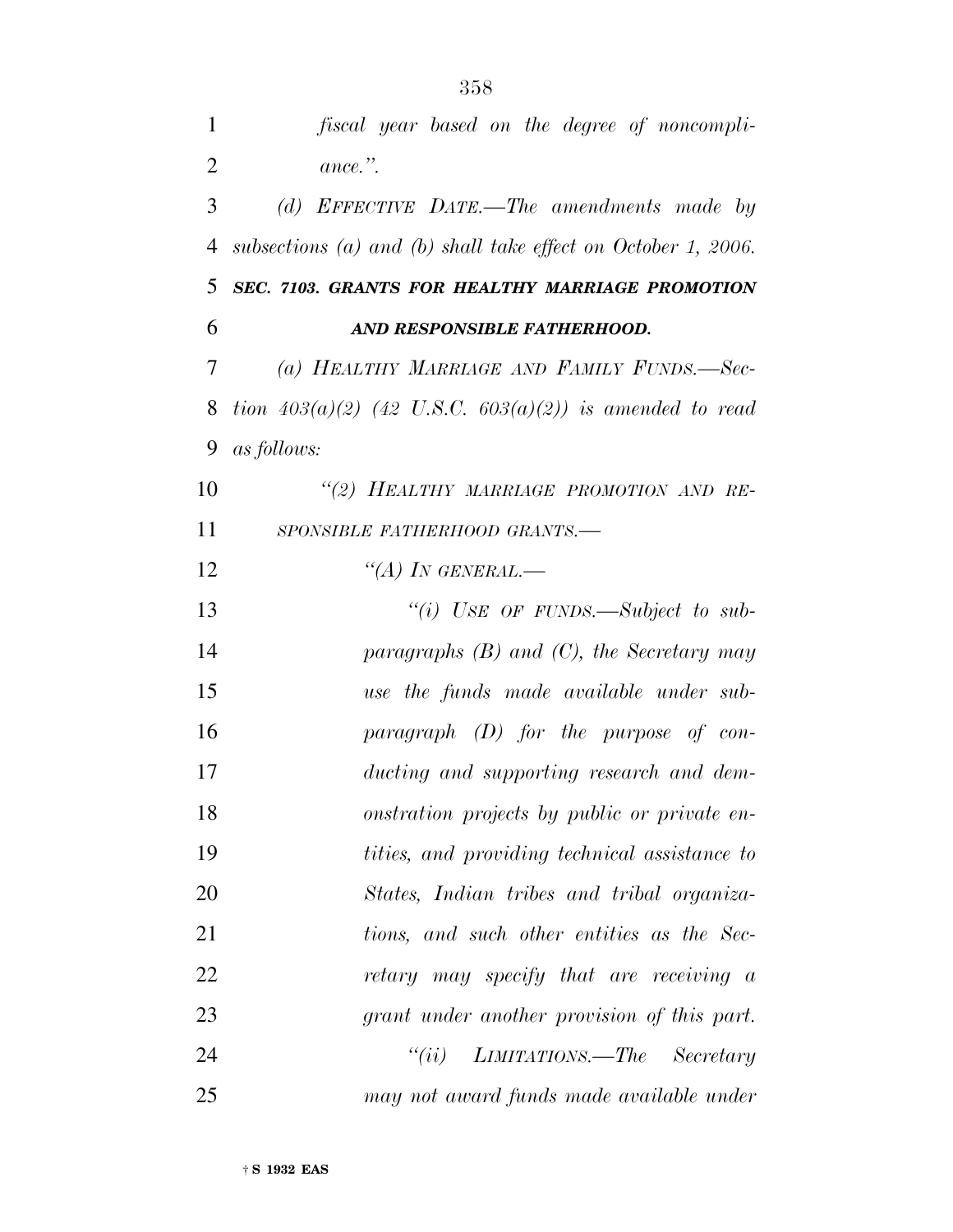| $\mathbf{1}$   | this paragraph on a noncompetitive basis,    |
|----------------|----------------------------------------------|
| $\overline{2}$ | and may not provide any such funds to an     |
| 3              | entity for the purpose of carrying out       |
| $\overline{4}$ | healthy marriage promotion activities or for |
| 5              | the purpose of carrying out activities pro-  |
| 6              | moting responsible fatherhood unless the en- |
| 7              | tity has submitted to the Secretary an ap-   |
| 8              | plication which—                             |
| 9              | "(I) describes—                              |
| 10             | $"(aa)$ how the programs or                  |
| 11             | <i>activities proposed in the applica-</i>   |
| 12             | tion will address, as appropriate,           |
| 13             | <i>issues of domestic violence; and</i>      |
| 14             | "(bb) what the applicant will                |
| 15             | do, to the extent relevant, to en-           |
| 16             | sure that participation in the pro-          |
| 17             | grams or activities is voluntary,            |
| 18             | and to inform potential partici-             |
| 19             | pants that their participation is            |
| 20             | voluntary; and                               |
| 21             | $``(II)$ contains a commitment by            |
| 22             | the entity—                                  |
| 23             | "(aa) to not use the funds for               |
| 24             | any other purpose; and                       |
|                |                                              |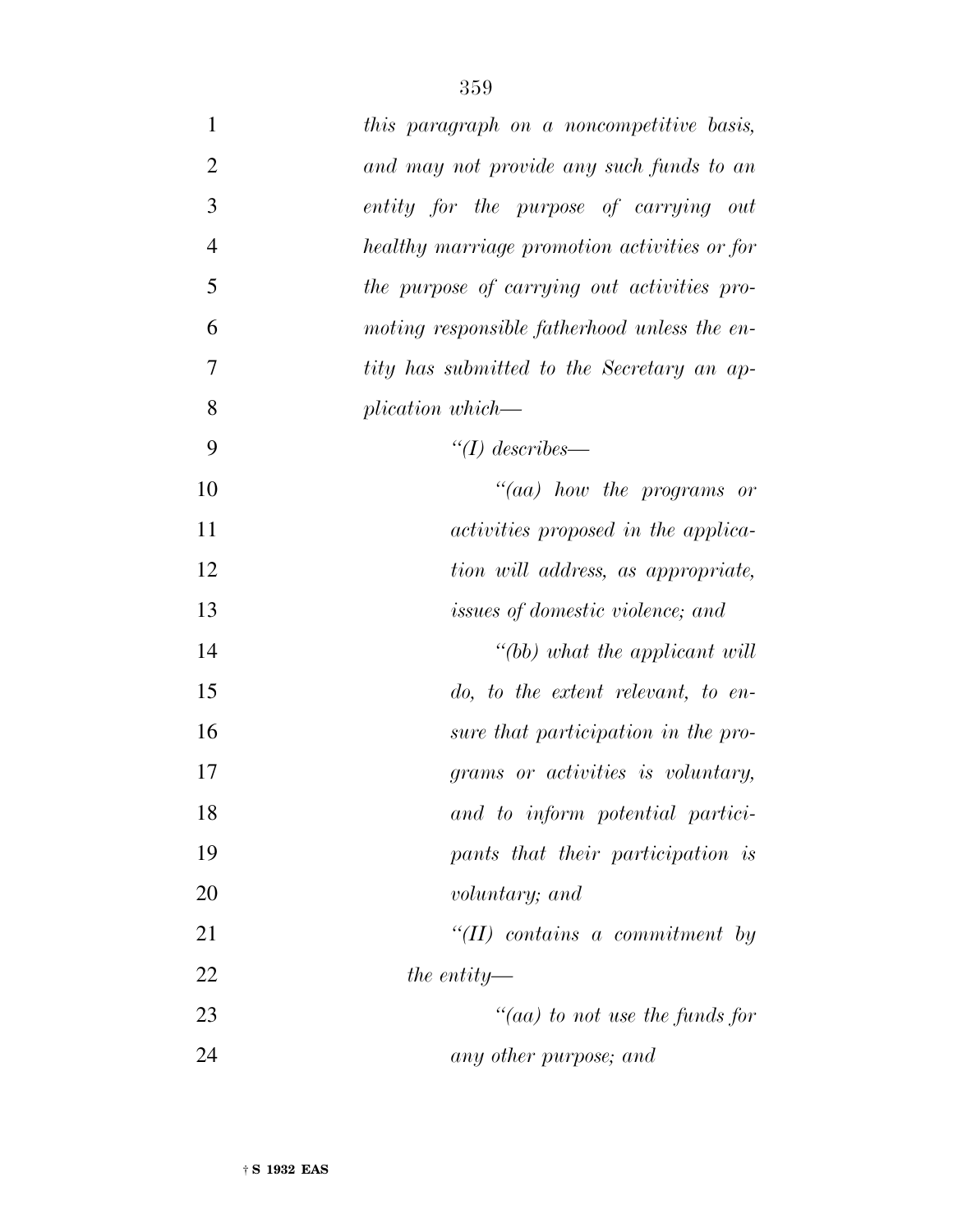| $\mathbf{1}$   | $" (bb)$ to consult with experts           |
|----------------|--------------------------------------------|
| $\overline{2}$ | in domestic violence or relevant           |
| 3              | community domestic violence coa-           |
| $\overline{4}$ | litions in developing the programs         |
| 5              | and activities.                            |
| 6              | "(iii) HEALTHY MARRIAGE PROMOTION          |
| 7              | $ACTIVITIES. - In clause (ii), the term$   |
| 8              | healthy marriage promotion activities'     |
| 9              | means the following:                       |
| 10             | $\lq (I)$ Public advertising campaigns     |
| 11             | on the value of marriage and the skills    |
| 12             | needed to increase marital stability       |
| 13             | and health.                                |
| 14             | $``(II)$ Education in high schools         |
| 15             | on the value of marriage, relationship     |
| 16             | skills, and budgeting.                     |
| 17             | "(III) Marriage education, mar-            |
| 18             | riage skills, and relationship skills pro- |
| 19             | grams, that may include parenting          |
| 20             | skills, financial management, conflict     |
| 21             | resolution, and job and career advance-    |
| 22             | for non-married pregnant<br>ment,          |
| 23             | women and non-married expectant fa-        |
| 24             | thers.                                     |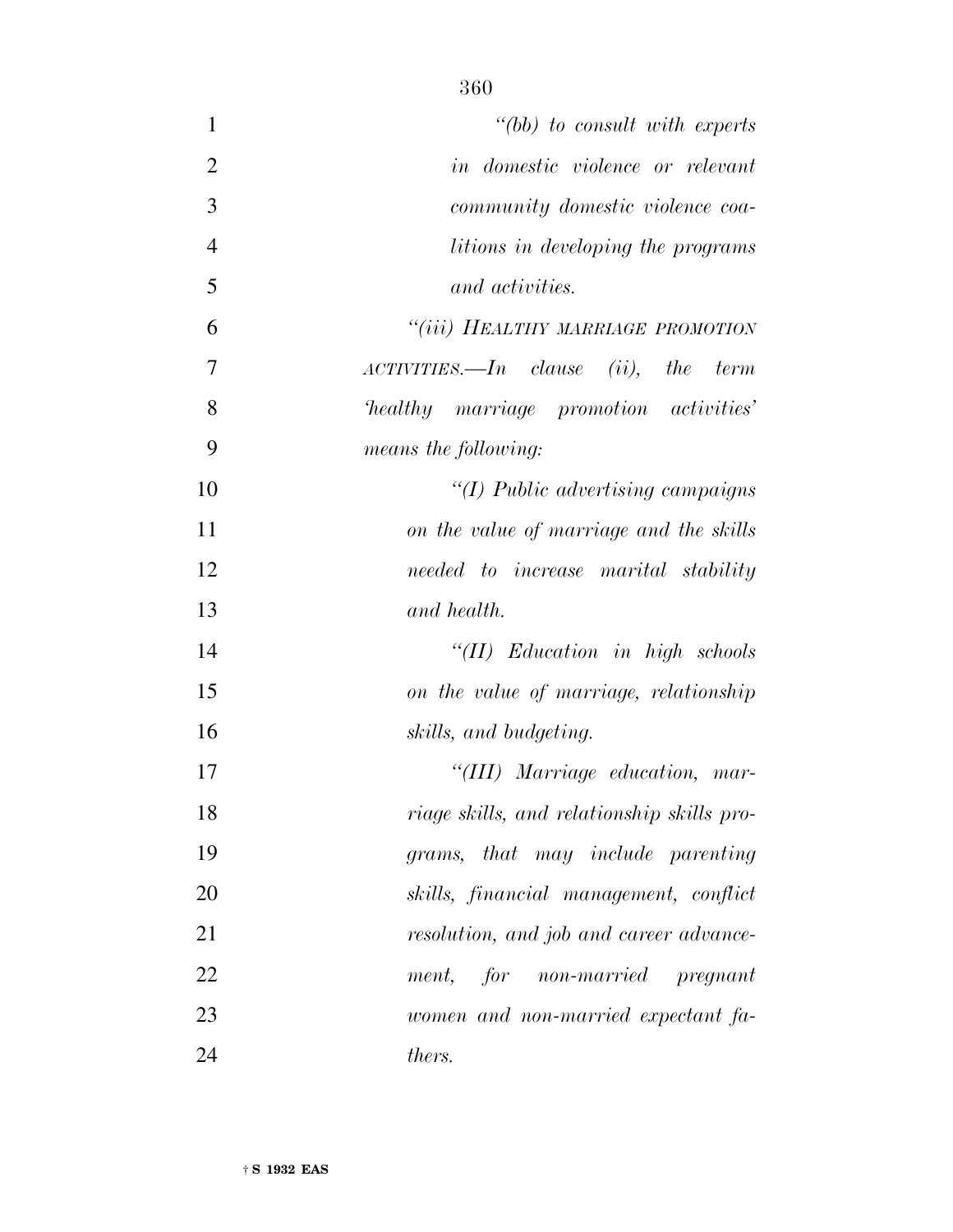| $\mathbf{1}$   | $``(IV)$ Pre-marital education and          |
|----------------|---------------------------------------------|
| $\overline{2}$ | marriage skills training for engaged        |
| 3              | couples and for couples or individuals      |
| $\overline{4}$ | interested in marriage.                     |
| 5              | $\lq\lq(V)$ Marriage enhancement and        |
| 6              | marriage skills training programs for       |
| $\overline{7}$ | married couples.                            |
| 8              | "(VI) Divorce reduction programs            |
| 9              | that teach relationship skills.             |
| 10             | "(VII) Marriage mentoring pro-              |
| 11             | grams which use married couples as          |
| 12             | role models and mentors in at-risk          |
| 13             | <i>communities.</i>                         |
| 14             | "(VIII) Programs to reduce the              |
| 15             | disincentives to marriage in means-         |
| 16             | tested aid programs, if offered in con-     |
| 17             | junction with any activity described in     |
| 18             | <i>this subparagraph.</i>                   |
| 19             | "(B) LIMITATION ON USE OF FUNDS FOR         |
| 20             | DEMONSTRATION PROJECTS FOR COORDINATION     |
| 21             | OF PROVISION OF CHILD WELFARE AND TANF      |
| 22             | SERVICES TO TRIBAL FAMILIES AT RISK OF      |
| 23             | CHILD ABUSE OR NEGLECT.-                    |
| 24             | "(i) IN GENERAL.—Of the amounts             |
| 25             | made available under subparagraph $(D)$ for |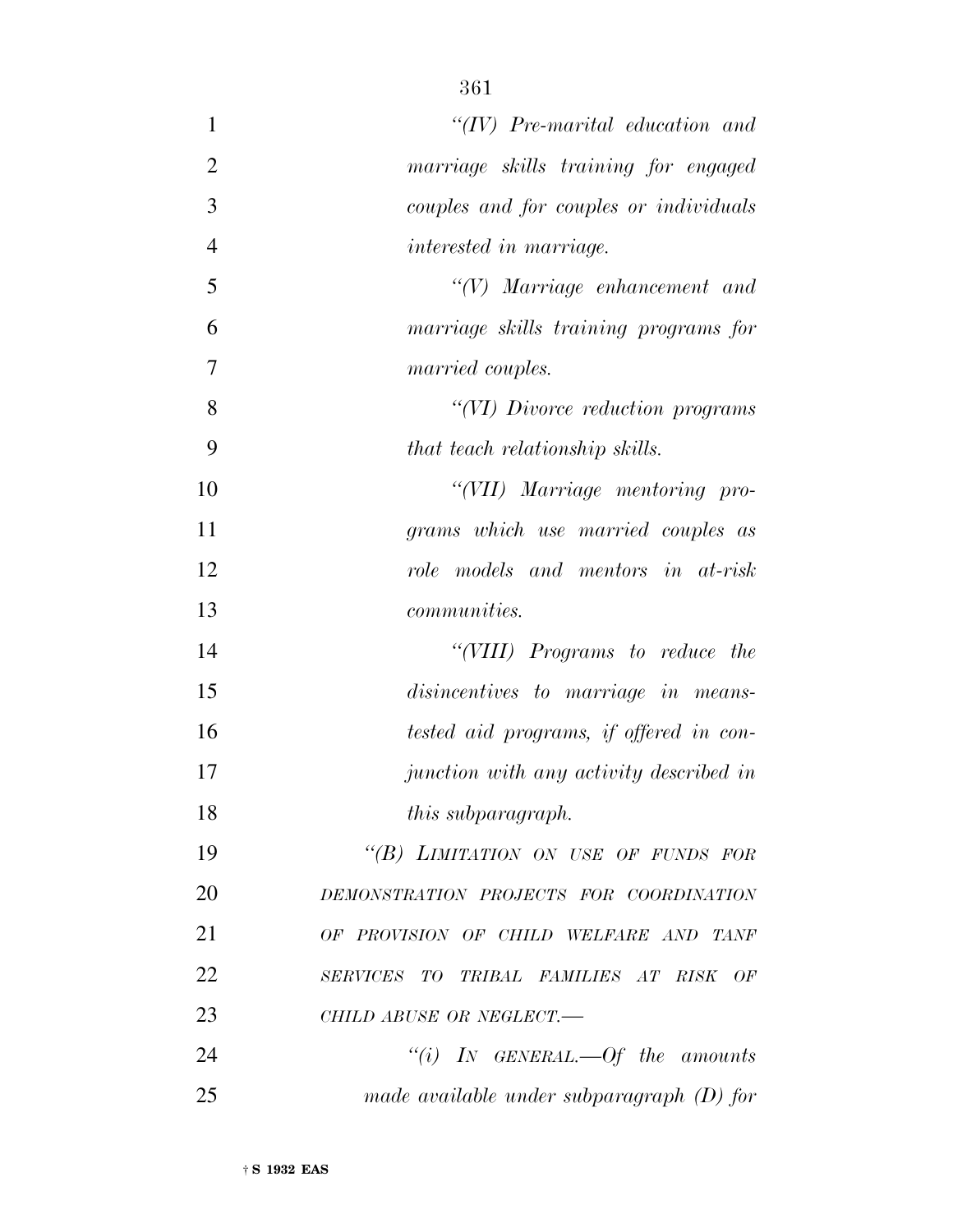| $\mathbf{1}$   | a fiscal year, the Secretary may not award      |
|----------------|-------------------------------------------------|
| $\overline{2}$ | more than $$2,000,000$ on a competitive         |
| 3              | basis to fund demonstration projects de-        |
| $\overline{4}$ | signed to test the effectiveness of tribal gov- |
| 5              | ernments or tribal consortia in coordinating    |
| 6              | the provision to tribal families at risk of     |
| 7              | child abuse or neglect of child welfare serv-   |
| 8              | ices and services under tribal programs         |
| 9              | funded under this part.                         |
| 10             | "(ii) LIMITATION ON USE OF FUNDS.—              |
| 11             | A grant made pursuant to clause (i) to such     |
| 12             | a project shall not be used for any purpose     |
| 13             | other than—                                     |
| 14             | $\lq (I)$ to improve case management            |
| 15             | for families eligible for assistance from       |
| 16             | such a tribal program;                          |
| 17             | $\lq (II)$ for supportive services and          |
| 18             | assistance to tribal children in out-of-        |
| 19             | home placements and the tribal fami-            |
| 20             | lies caring for such children, including        |
| 21             | families who adopt such children; and           |
| 22             | "(III) for prevention services and              |
| 23             | assistance to tribal families at risk of        |
| 24             | child abuse and neglect.                        |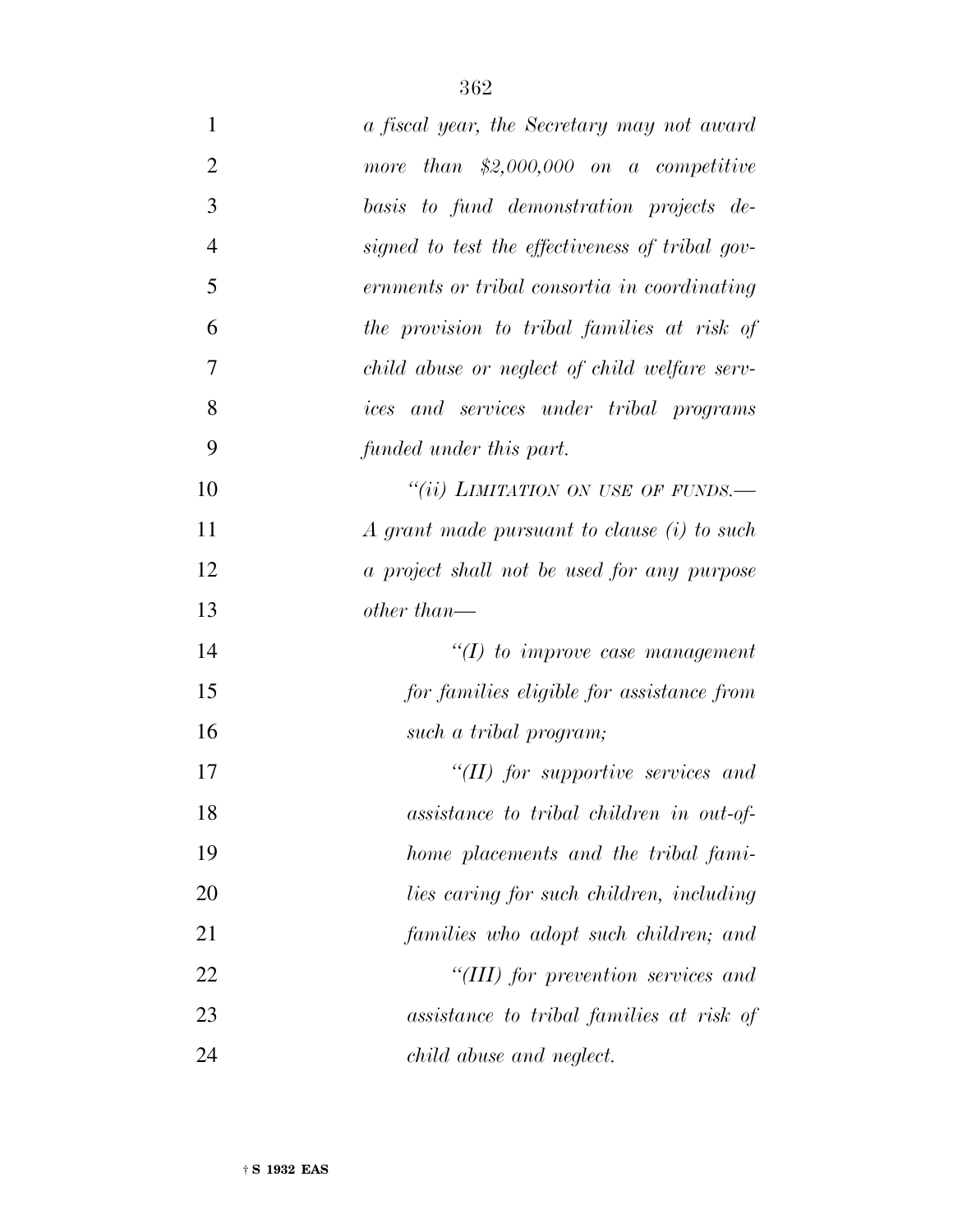| $\mathbf{1}$   | "(iii) REPORTS.—The Secretary may             |
|----------------|-----------------------------------------------|
| $\overline{2}$ | require a recipient of funds awarded under    |
| 3              | this subparagraph to provide the Secretary    |
| $\overline{4}$ | with such information as the Secretary        |
| 5              | deems relevant to enable the Secretary to fa- |
| 6              | cilitate and oversee the administration of    |
| 7              | any project for which funds are provided      |
| 8              | under this subparagraph.                      |
| 9              | "(C) LIMITATION ON USE OF FUNDS FOR           |
| 10             | ACTIVITIES PROMOTING RESPONSIBLE FATHER-      |
| 11             | $HOOD$ .                                      |
| 12             | "(i) IN GENERAL.—Of the amounts               |
| 13             | made available under subparagraph $(D)$ for   |
| 14             | a fiscal year, the Secretary may not award    |
| 15             | more than $$50,000,000$ on a competitive      |
| 16             | basis to States, territories, Indian tribes   |
| 17             | and tribal organizations, and public and      |
| 18             | nonprofit community entities, including re-   |
| 19             | ligious organizations, for activities pro-    |
| 20             | moting responsible fatherhood.                |
| 21             | "(ii) ACTIVITIES PROMOTING RESPON-            |
| 22             | SIBLE FATHERHOOD.—In this paragraph,          |
| 23             | the term 'activities promoting responsible    |
| 24             | fatherhood' means the following:              |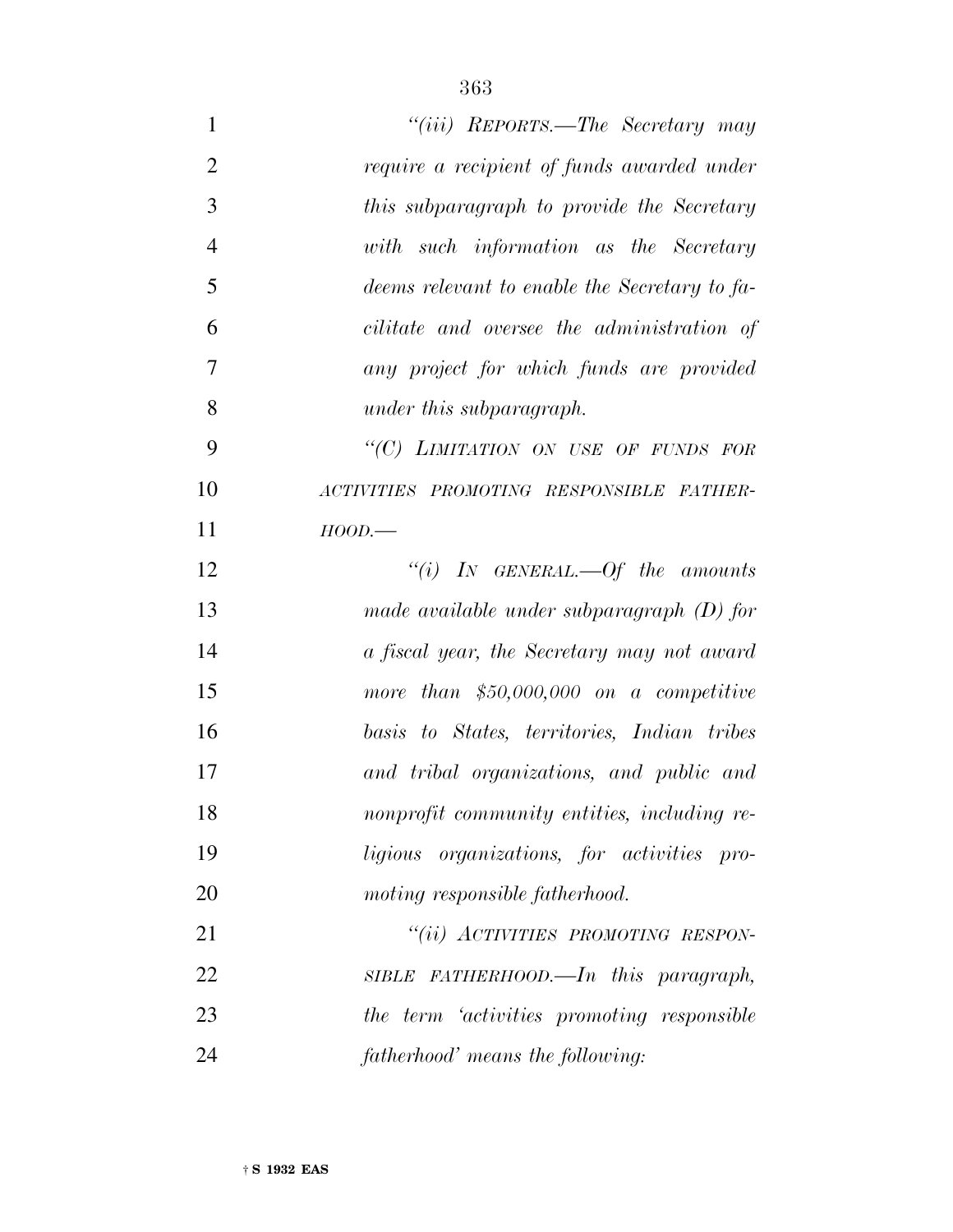| $\mathbf{1}$   | $\lq (I)$ Activities to promote mar-     |
|----------------|------------------------------------------|
| $\overline{2}$ | riage or sustain marriage through ac-    |
| 3              | tivities such as counseling, mentoring,  |
| $\overline{4}$ | disseminating information about the      |
| 5              | benefits of marriage and 2-parent in-    |
| 6              | volvement for children, enhancing rela-  |
| $\overline{7}$ | tionship skills, education regarding     |
| 8              | how to control aggressive behavior, dis- |
| 9              | seminating information on the causes     |
| 10             | of domestic violence and child abuse,    |
| 11             | marriage preparation programs, pre-      |
| 12             | marital counseling, marital inven-       |
| 13             | tories, skills-based marriage education, |
| 14             | financial planning seminars, including   |
| 15             | improving a family's ability to effec-   |
| 16             | tively manage family business affairs    |
| 17             | by means such as education, coun-        |
| 18             | seling, or mentoring on matters related  |
| 19             | to family finances, including household  |
| 20             | management, budgeting, banking, and      |
| 21             | handling of financial transactions and   |
| 22             | home maintenance, and divorce edu-       |
| 23             | cation and reduction programs, includ-   |
| 24             | ing mediation and counseling.            |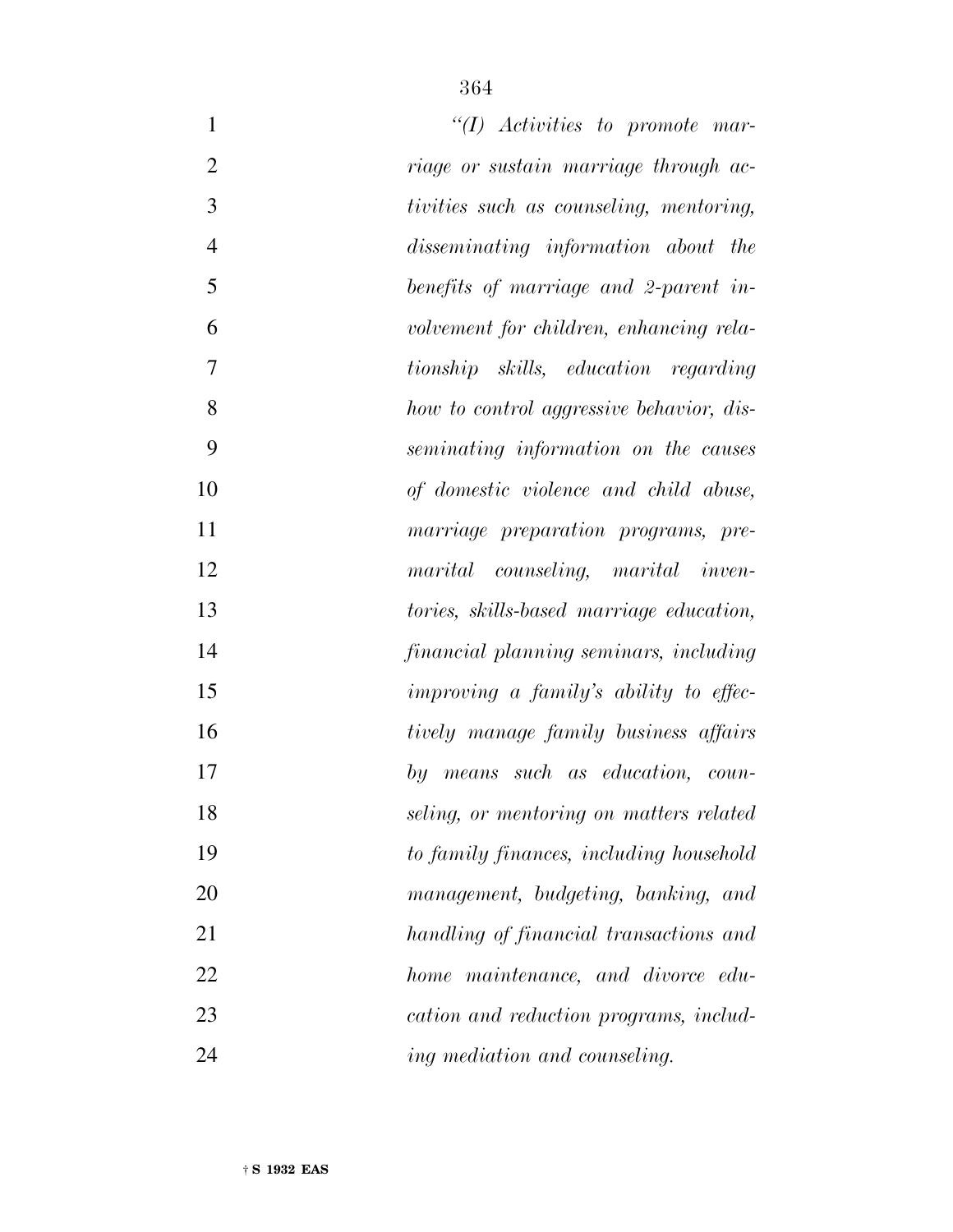| $\mathbf{1}$<br>"(II) Activities to promote respon-             |  |
|-----------------------------------------------------------------|--|
| $\overline{2}$<br>sible parenting through activities such       |  |
| 3<br>as counseling, mentoring, and medi-                        |  |
| $\overline{4}$<br><i>ation, disseminating information about</i> |  |
| 5<br>good parenting practices, skills-based                     |  |
| 6<br>parenting education, encouraging child                     |  |
| 7<br>support payments, and other methods.                       |  |
| 8<br>"(III) Activities to foster economic                       |  |
| 9<br>stability by helping fathers improve                       |  |
| 10<br>their economic status by providing ac-                    |  |
| tivities such as work first services, job                       |  |
| 12<br>search, job training, subsidized employ-                  |  |
| 13<br>ment, job retention, job enhancement,                     |  |
| 14<br>and encouraging education, including                      |  |
| 15<br>career-advancing education, dissemina-                    |  |
| 16<br>tion of employment materials, coordi-                     |  |
| 17<br>nation with existing employment serv-                     |  |
| ices such as welfare-to-work programs,<br>18                    |  |
| 19<br>referrals to local employment training                    |  |
| 20<br><i>initiatives, and other methods.</i>                    |  |
| " $(IV)$ Activities to promote re-                              |  |
| 22<br>sponsible fatherhood that are conducted                   |  |
| 23<br>through a contract with a nationally                      |  |
| 24<br>recognized, nonprofit fatherhood pro-                     |  |
| 25<br>motion organization, such as the devel-                   |  |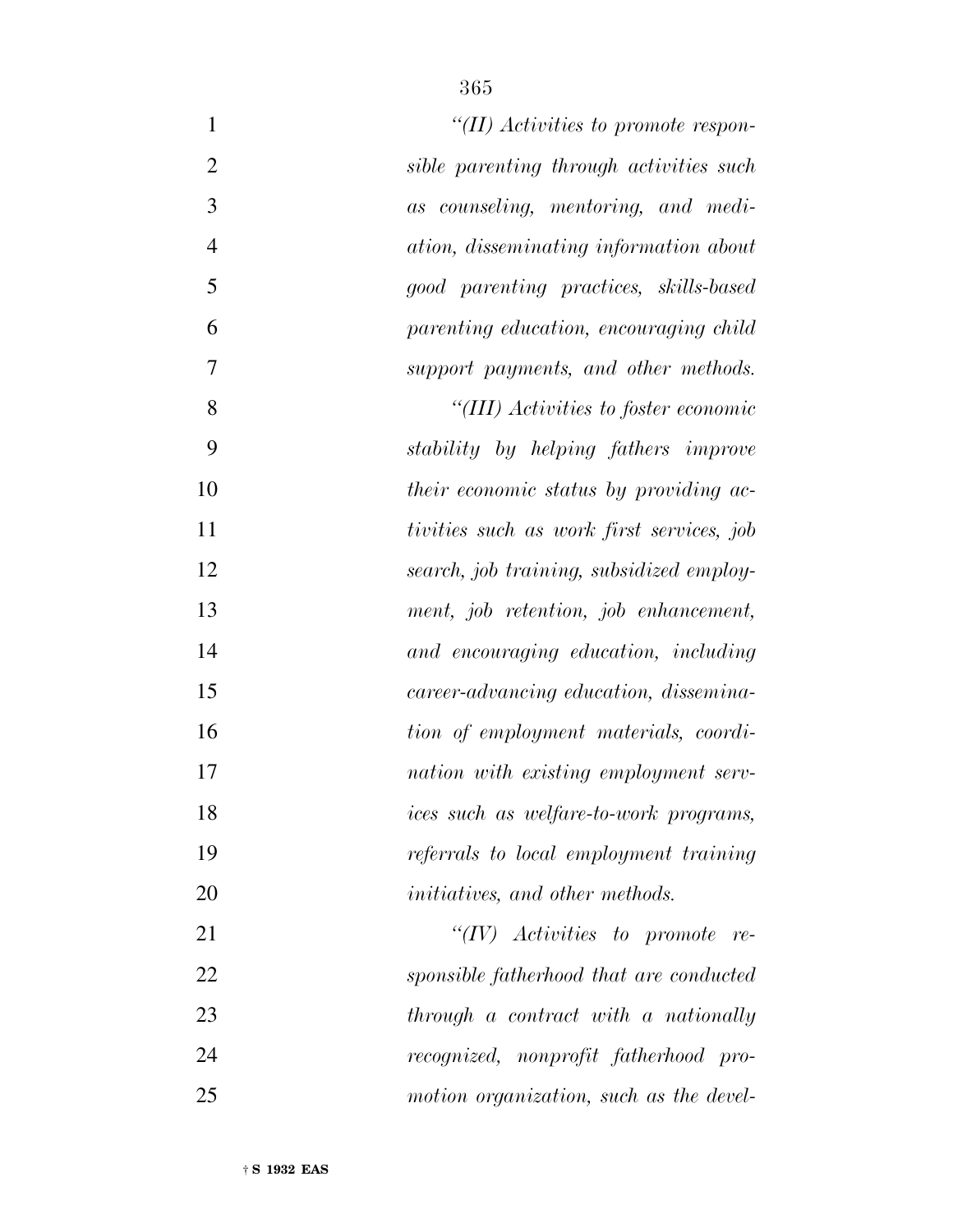| $\mathbf{1}$   | opment, promotion, and distribution of                              |
|----------------|---------------------------------------------------------------------|
| $\overline{2}$ | a media campaign to encourage the                                   |
| 3              | appropriate involvement of parents in                               |
| $\overline{4}$ | the life of any child and specifically                              |
| 5              | the issue of responsible fatherhood, and                            |
| 6              | the development of a national clearing-                             |
| 7              | house to assist States and communities                              |
| 8              | in efforts to promote and support mar-                              |
| 9              | riage and responsible fatherhood.                                   |
| 10             | "(D) APPROPRIATION.—Out of any money                                |
| 11             | in the Treasury of the United States not other-                     |
| 12             | appropriated, there are appropriated<br>wise                        |
| 13             | $$150,000,000$ for each of fiscal years $2006$                      |
| 14             | through 2010, for expenditure in accordance with                    |
| 15             | this paragraph.".                                                   |
| 16             | (b) COUNTING OF SPENDING ON CERTAIN PRO-FAMILY                      |
| 17             | $ACTIVITIES. \longrightarrow Section 409(a)(7)(B)(i)$ (42<br>U.S.C. |
| 18             | $609(a)(7)(B)(i)$ is amended by adding at the end the fol-          |
| 19             | lowing:                                                             |
| 20             | "(V) COUNTING OF SPENDING ON                                        |
| 21             | PRO-FAMILY<br>$ACTIVITIES.$ —<br><b>CERTAIN</b>                     |
| 22             | The term 'qualified State expenditures'                             |
| 23             | includes the total expenditures by the                              |
| 24             | State during the fiscal year under all                              |
| 25             | State programs for a purpose described                              |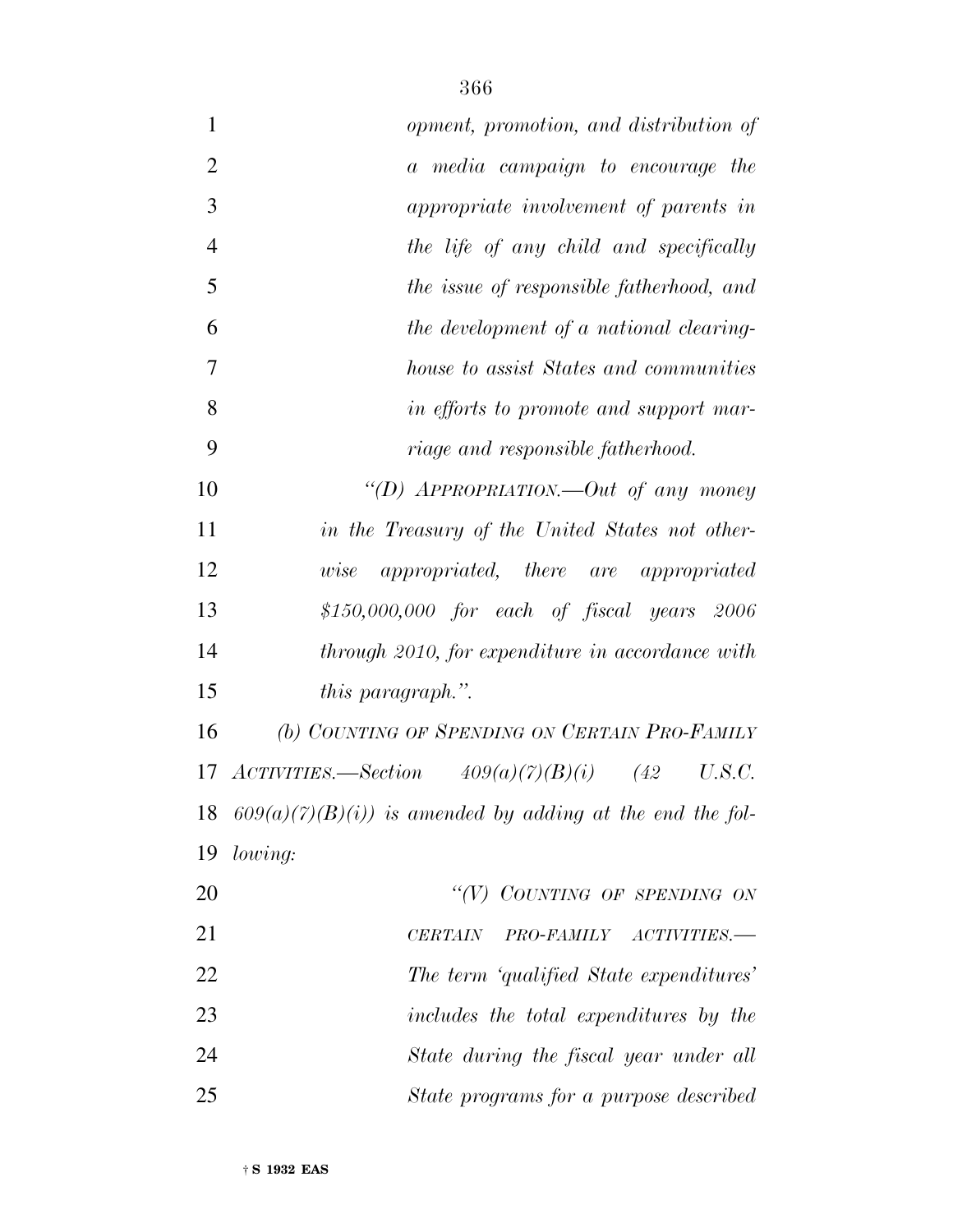| $\mathbf{1}$   | in paragraph $(3)$ or $(4)$ of section                    |
|----------------|-----------------------------------------------------------|
| $\overline{2}$ | $401(a).$ ".                                              |
| 3              | <b>Subtitle B—Child Care</b>                              |
| 4              | <b>SEC. 7201. ENTITLEMENT FUNDING.</b>                    |
| 5              | Section 418(a)(3) (42 U.S.C. 618(a)(3)) is amended—       |
| 6              | $(1)$ by striking "and" at the end of subpara-            |
| 7              | graph $(E);$                                              |
| 8              | $(2)$ by striking the period at the end of subpara-       |
| 9              | graph $(F)$ and inserting a semicolon; and                |
| 10             | $(3)$ by adding at the end the following:                 |
| 11             | "(G) $$2,917,000,000$ for each of fiscal years            |
| 12             | 2006 through 2010.".                                      |
| 13             | <b>Subtitle C—Child Support</b>                           |
| 14             | SEC. 7301. ASSIGNMENT AND DISTRIBUTION OF CHILD SUP-      |
| 15             | PORT.                                                     |
| 16             | (a) MODIFICATION OF RULE REQUIRING ASSIGNMENT             |
| 17             | OF SUPPORT RIGHTS AS A CONDITION OF RECEIVING             |
| 18             | TANF.—Section $408(a)(3)$ (42 U.S.C. 608(a)(3)) is amend- |
| 19             | ed to read as follows:                                    |
| <b>20</b>      | "(3) NO ASSISTANCE FOR FAMILIES NOT ASSIGN-               |
| 21             | ING CERTAIN SUPPORT RIGHTS TO THE STATE.-A                |
| 22             | State to which a grant is made under section 403          |
| 23             | shall require, as a condition of paying assistance to     |
| 24             | a family under the State program funded under this        |
| 25             | part, that a member of the family assign to the State     |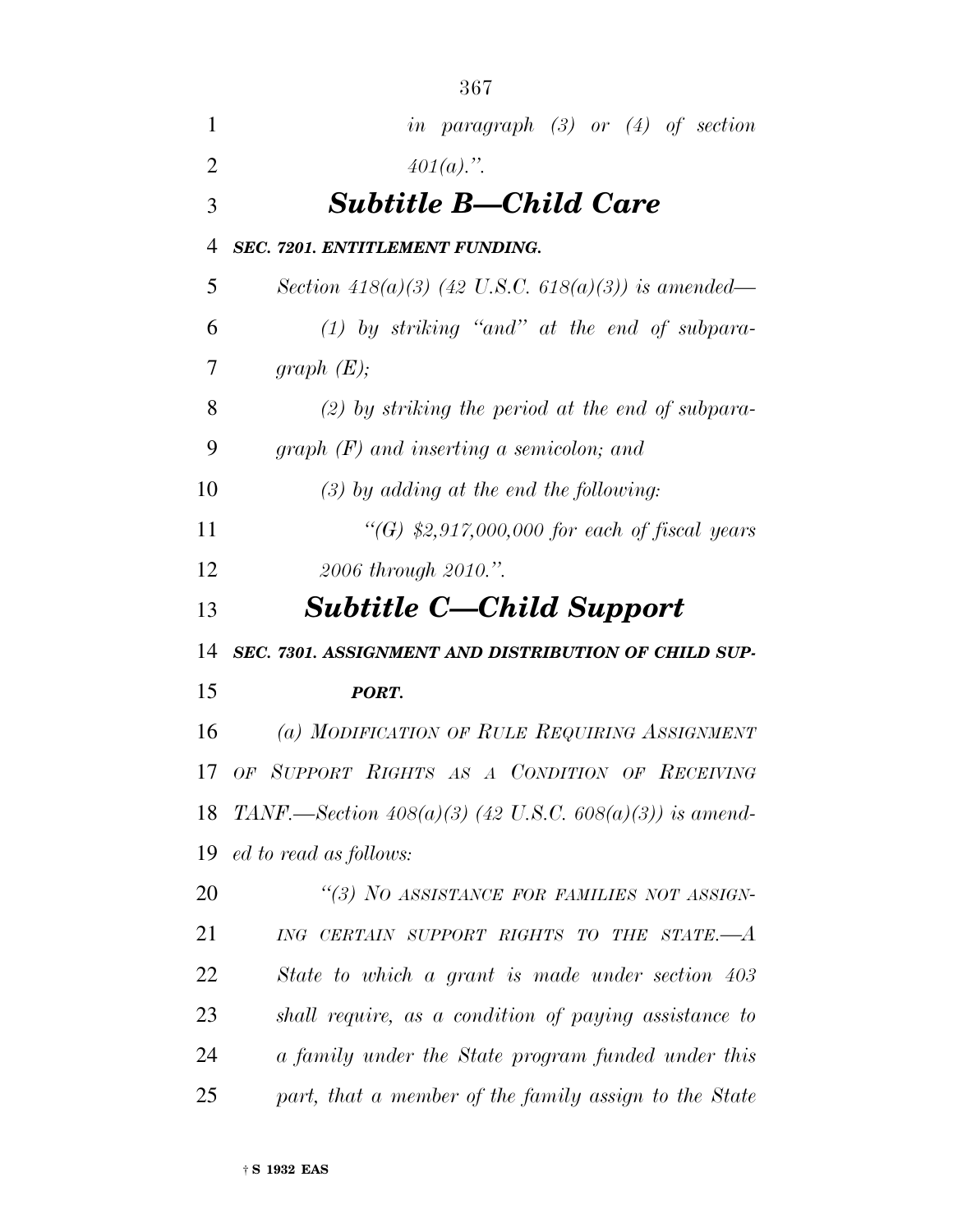| $\mathbf{1}$   | any right the family member may have (on behalf of         |
|----------------|------------------------------------------------------------|
| $\overline{2}$ | the family member or of any other person for whom          |
| 3              | the family member has applied for or is receiving          |
| $\overline{4}$ | such assistance) to support from any other person,         |
| 5              | not exceeding the total amount of assistance so paid       |
| 6              | to the family, which accrues during the period that        |
| 7              | <i>the family receives assistance under the program.".</i> |
| 8              | (b) INCREASING CHILD SUPPORT PAYMENTS TO FAMI-             |
| 9              | LIES AND SIMPLIFYING CHILD SUPPORT DISTRIBUTION            |
| 10             | RUES.                                                      |
| 11             | (1) DISTRIBUTION RULES.—                                   |
| 12             | (A) IN GENERAL.—Section $457(a)$<br>(42)                   |
| 13             | U.S.C. $657(a)$ is amended to read as follows:             |
| 14             | "(a) IN GENERAL.—Subject to subsections (d) and (e),       |
| 15             | the amounts collected on behalf of a family as support by  |
| 16             | a State pursuant to a plan approved under this part shall  |
| 17             | be distributed as follows:                                 |
| 18             | "(1) FAMILIES RECEIVING ASSISTANCE.—In the                 |
| 19             | case of a family receiving assistance from the State,      |
| 20             | the State shall—                                           |
| 21             | $\lq\lq (A)$ pay to the Federal Government the             |
| 22             | Federal share of the amount collected, subject to          |
| 23             | paragraph $(3)(A);$                                        |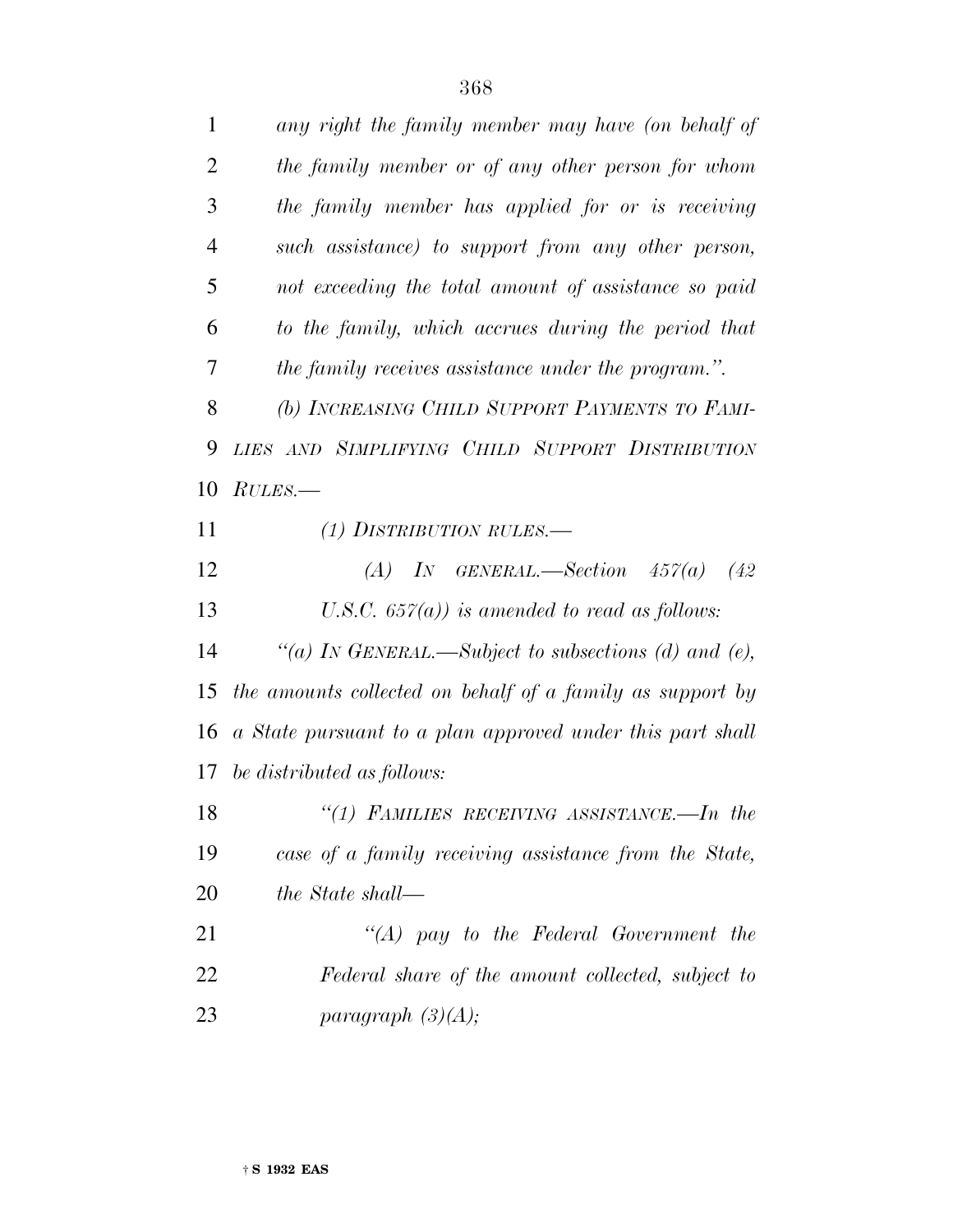| $\mathbf{1}$   | $\lq\lq(B)$ retain, or pay to the family, the State |
|----------------|-----------------------------------------------------|
| $\overline{2}$ | share of the amount collected, subject to para-     |
| 3              | graph $(3)(B)$ ; and                                |
| $\overline{4}$ | " $(C)$ pay to the family any remaining             |
| 5              | <i>amount.</i>                                      |
| 6              | "(2) FAMILIES THAT FORMERLY RECEIVED AS-            |
| 7              | SISTANCE.—In the case of a family that formerly re- |
| 8              | ceived assistance from the State:                   |
| 9              | "(A) CURRENT SUPPORT.—To the extent                 |
| 10             | that the amount collected does not exceed the cur-  |
| 11             | rent support amount, the State shall pay the        |
| 12             | amount to the family.                               |
| 13             | $\lq\lq(B)$ ARREARAGES.—Except as otherwise         |
| 14             | provided in an election made under section          |
| 15             | $454(34)$ , to the extent that the amount collected |
| 16             | exceeds the current support amount, the State—      |
| 17             | "(i) shall first pay to the family the              |
| 18             | excess amount, to the extent necessary to           |
| 19             | satisfy support arrearages not assigned pur-        |
| 20             | suant to section $408(a)(3)$ ;                      |
| 21             | $``(ii)$ if the amount collected exceeds the        |
| 22             | amount required to be paid to the family            |
| 23             | under clause $(i)$ , shall—                         |
| 24             | "(I) pay to the Federal Govern-                     |
| 25             | ment the Federal share of the excess                |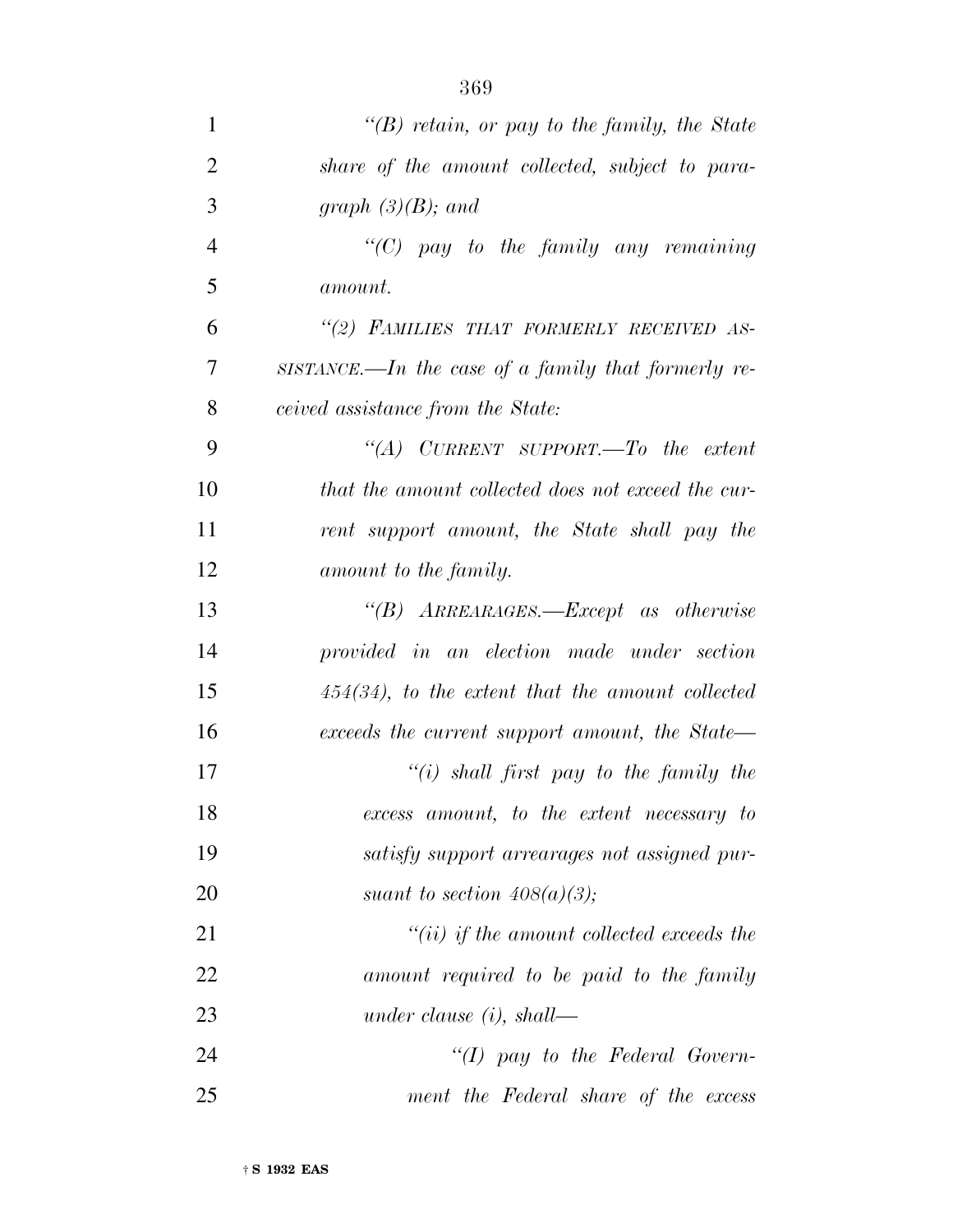| $\mathbf{1}$   | amount described in this clause, subject                     |
|----------------|--------------------------------------------------------------|
| $\overline{2}$ | to paragraph $(3)(A)$ ; and                                  |
| 3              | "(II) retain, or pay to the family,                          |
| $\overline{4}$ | the State share of the excess amount                         |
| 5              | described in this clause, subject to                         |
| 6              | paragraph $(3)(B)$ ; and                                     |
| 7              | "(iii) shall pay to the family any re-                       |
| 8              | <i>maining amount.</i>                                       |
| 9              | "(3) LIMITATIONS.—                                           |
| 10             | "(A) FEDERAL REIMBURSEMENTS.—The                             |
| 11             | total of the amounts paid by the State to the                |
| 12             | Federal Government under paragraphs (1) and                  |
| 13             | $(2)$ of this subsection with respect to a family            |
| 14             | shall not exceed the Federal share of the amount             |
| 15             | assigned with respect to the family pursuant to              |
| 16             | section $408(a)(3)$ .                                        |
| 17             | "(B) STATE REIMBURSEMENTS.—The total                         |
| 18             | of the amounts retained by the State under para-             |
| 19             | graphs $(1)$ and $(2)$ of this subsection with respect       |
| 20             | to a family shall not exceed the State share of the          |
| 21             | amount assigned with respect to the family pur-              |
| 22             | suant to section $408(a)(3)$ .                               |
| 23             | "(4) FAMILIES THAT NEVER RECEIVED ASSIST-                    |
| 24             | $\triangle$ ANCE.—In the case of any other family, the State |
| 25             | distribute to the family the portion of the<br>shall         |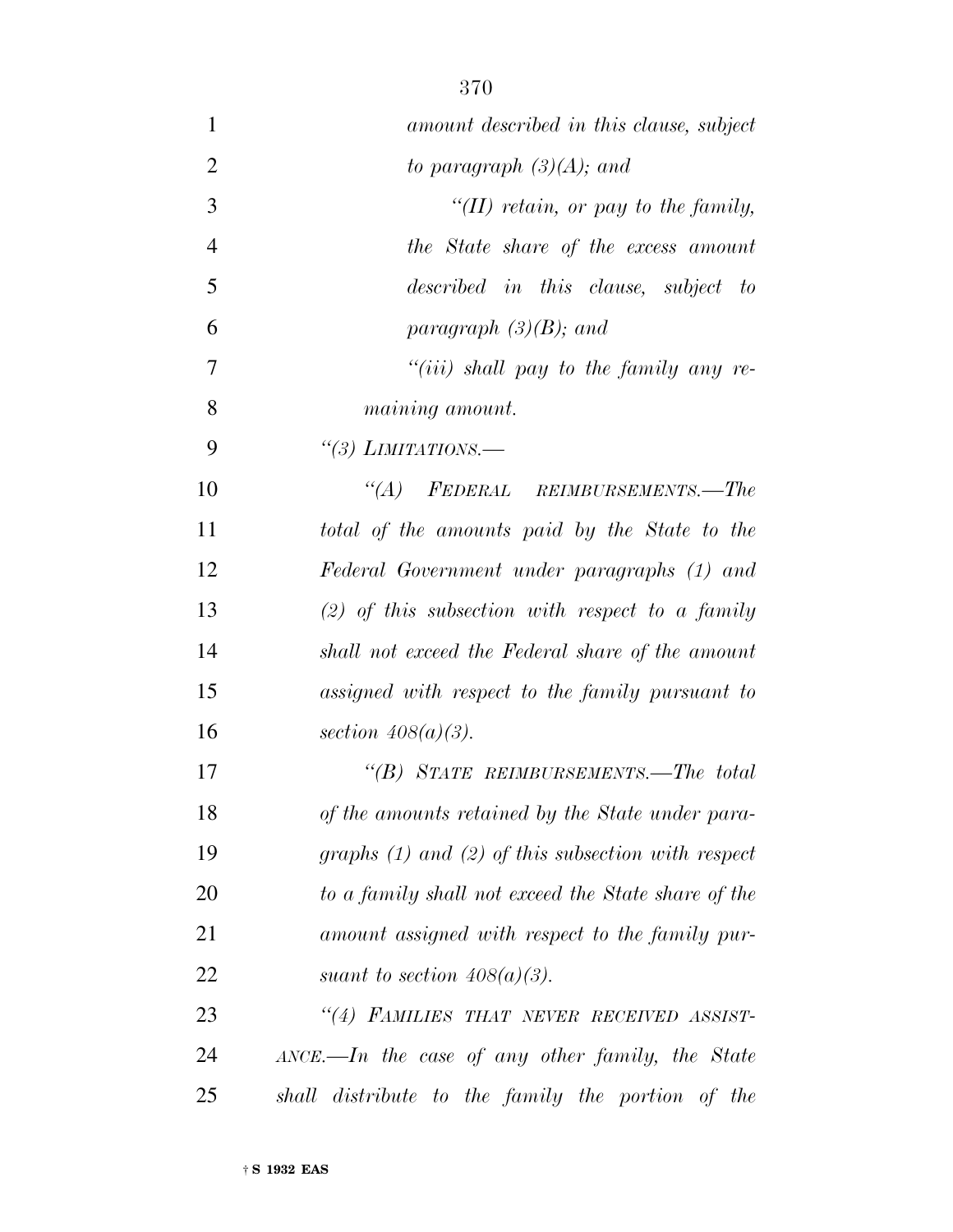| 1              | amount so collected that remains after withholding     |
|----------------|--------------------------------------------------------|
| $\overline{2}$ | any fee pursuant to section $454(6)(B)(ii)$ .          |
| 3              | "(5) FAMILIES UNDER CERTAIN AGREEMENTS.-               |
| 4              | Notwithstanding paragraphs (1) through (3), in the     |
| 5              | case of an amount collected for a family in accord-    |
| 6              | ance with a cooperative agreement under section        |
| 7              | $454(33)$ , the State shall distribute the amount col- |
| 8              | lected pursuant to the terms of the agreement.".       |
| 9              | (B) STATE OPTION TO PASS THROUGH AD-                   |
| 10             | DITIONAL SUPPORT WITH FEDERAL FINANCIAL                |
| 11             | PARTICIPATION BEGINNING WITH FISCAL YEAR               |
| 12             | 2009.                                                  |
| 13             | (i) IN GENERAL.—Section $457(a)$ (42)                  |
| 14             | U.S.C. $657(a)$ ) is amended by adding at the          |
| 15             | end the following:                                     |
| 16             | "(7) STATE OPTION TO PASS THROUGH ADDI-                |
| 17             | TIONAL SUPPORT WITH FEDERAL FINANCIAL PARTICI-         |
| 18             | PATION.                                                |
| 19             | "(A) FAMILIES THAT FORMERLY RECEIVED                   |
| 20             | $ASSISTANCE$ . Notwithstanding paragraph (2), a        |
| 21             | State shall not be required to pay to the Federal      |
| 22             | Government the Federal share of an amount col-         |
| 23             | lected on behalf of a family that formerly re-         |
| 24             | ceived assistance from the State to the extent that    |
| 25             | the State pays the amount to the family.               |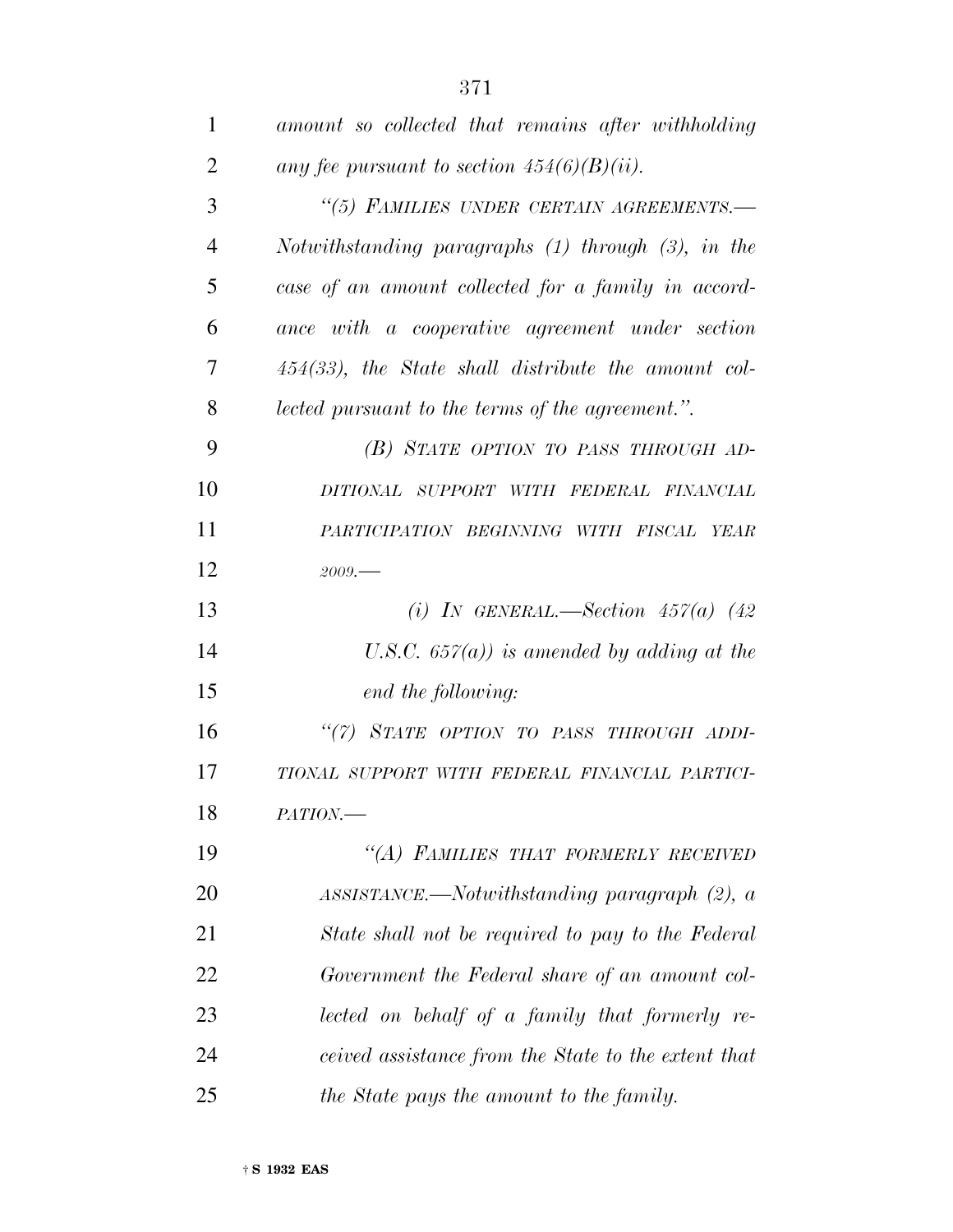|                | 372                                              |
|----------------|--------------------------------------------------|
| $\mathbf{1}$   | "(B) FAMILIES THAT CURRENTLY RECEIVE             |
| $\overline{2}$ | ASSISTANCE.-                                     |
| 3              | $``(i)$ IN GENERAL.—Notwithstanding              |
| $\overline{4}$ | paragraph $(1)$ , in the case of a family that   |
| 5              | receives assistance from the State, a State      |
| 6              | shall not be required to pay to the Federal      |
| $\overline{7}$ | Government the Federal share of the ex-          |
| 8              | cepted portion (as defined in clause $(ii)$ ) of |
| 9              | any amount collected on behalf of such fam-      |
| 10             | ily during a month to the extent that—           |
| 11             | $\lq (I)$ the State pays the excepted            |
| 12             | portion to the family; and                       |
| 13             | $\lq (II)$ the excepted portion is dis-          |
| 14             | regarded in determining the amount               |
| 15             | and type of assistance provided to the           |

 *''(ii) EXCEPTED PORTION DEFINED.— For purposes of this subparagraph, the term ''excepted portion'' means that portion of the amount collected on behalf of a family during a month that does not exceed \$100 per month, or in the case of a family that includes 2 or more children, that does not exceed an amount established by the State that is not more than \$200 per month.''.*

*family under such program.*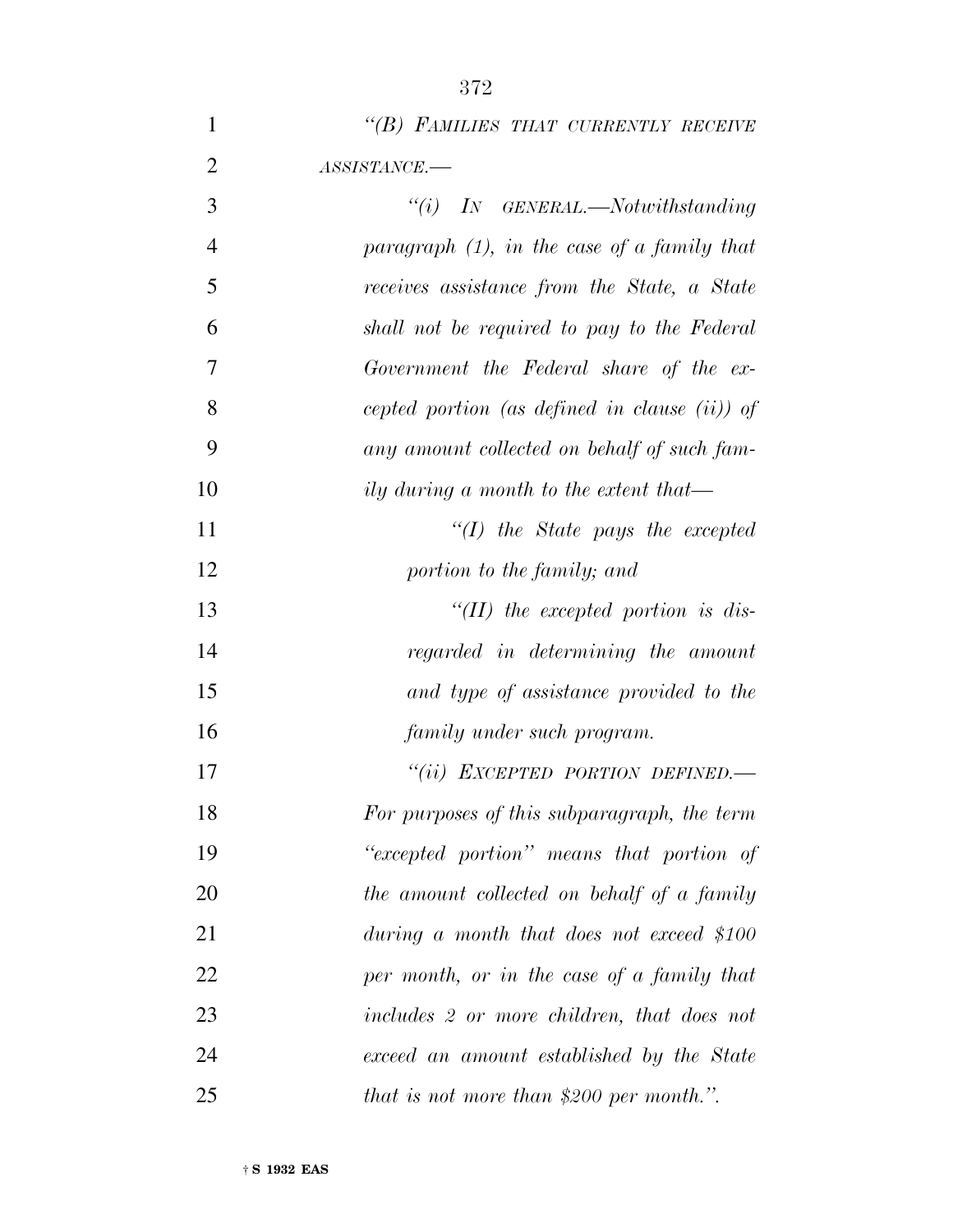*(ii) EFFECTIVE DATE.—The amend- ment made by clause (i) shall take effect on October 1, 2008. (iii) REDESIGNATION.—Effective Octo- ber 1, 2009, paragraph (7) of section 457(a) of the Social Security Act (as added by clause (i)) is redesignated as paragraph (6). (C) STATE PLAN TO INCLUDE ELECTION AS TO WHICH RULES TO APPLY IN DISTRIBUTING CHILD SUPPORT ARREARAGES COLLECTED ON BEHALF OF FAMILIES FORMERLY RECEIVING AS- SISTANCE.—Section 454 (42 U.S.C. 654) is amended— (i) by striking ''and'' at the end of paragraph (32); (ii) by striking the period at the end of paragraph (33) and inserting ''; and''; and (iii) by inserting after paragraph (33) the following: ''(34) include an election by the State to apply section 457(a)(2)(B) of this Act or former section 457(a)(2)(B) of this Act (as in effect for the State im- mediately before the date this paragraph first applies to the State) to the distribution of the amounts which*

*are the subject of such sections and, for so long as the*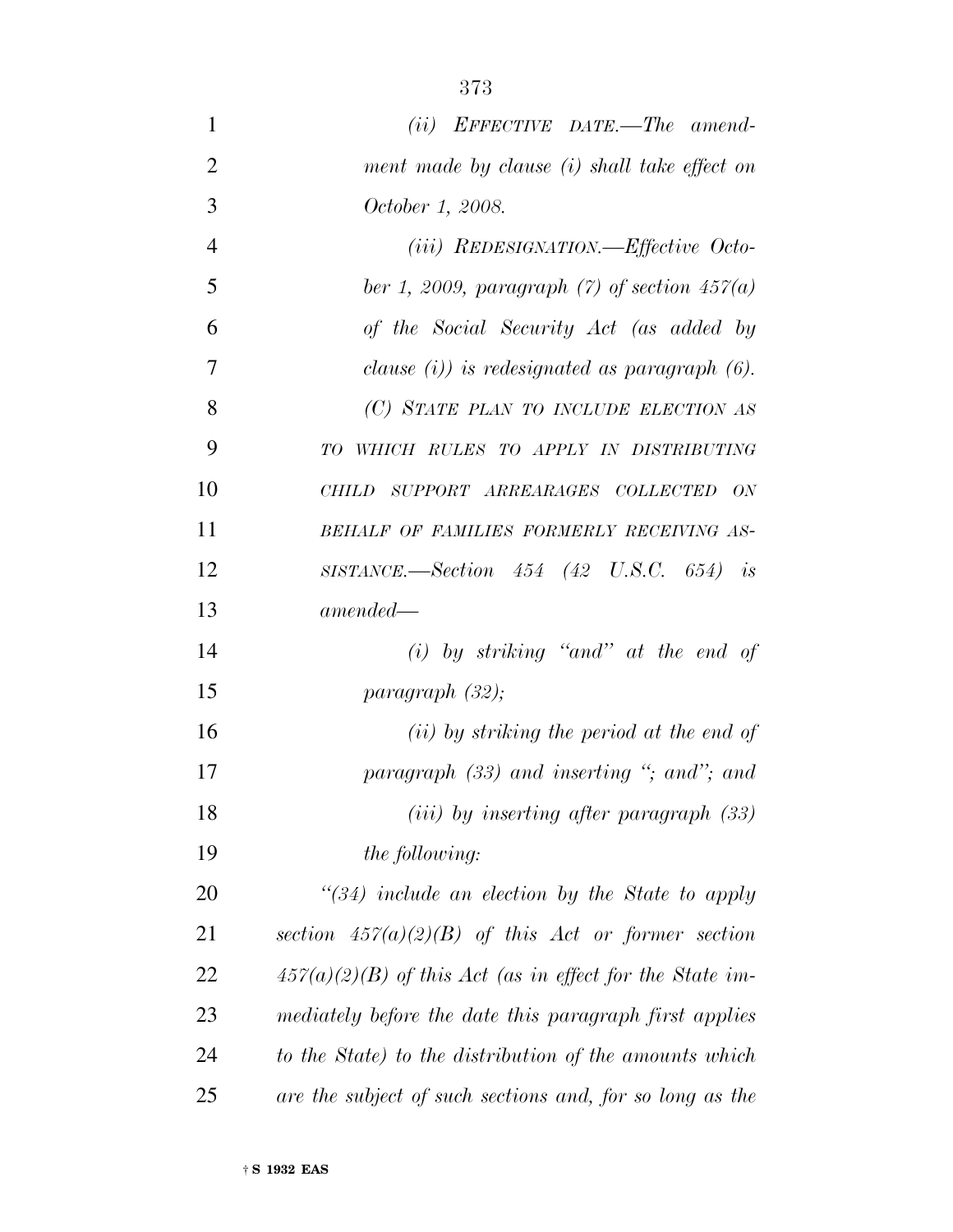| 1              | State elects to so apply such former section, the              |
|----------------|----------------------------------------------------------------|
| $\overline{2}$ | amendments made by subsection $(b)(1)$ of section              |
| 3              | 7301 of the Deficit Reduction Act of 2005 shall not            |
| $\overline{4}$ | apply with respect to the State, notwithstanding sub-          |
| 5              | section (e) of such section $7301$ .".                         |
| 6              | (2) CURRENT SUPPORT AMOUNT DEFINED.-Sec-                       |
| 7              | tion 457(c) (42 U.S.C. 657(c)) is amended by adding            |
| 8              | at the end the following:                                      |
| 9              | "(5) CURRENT SUPPORT AMOUNT.—The term                          |
| 10             | 'current support amount' means, with respect to                |
| 11             | amounts collected as support on behalf of a family,            |
| 12             | the amount designated as the monthly support obliga-           |
| 13             | tion of the noncustodial parent in the order requiring         |
| 14             | the support or calculated by the State based on the            |
| 15             | order.".                                                       |
| 16             | (c) STATE OPTION TO DISCONTINUE OLDER SUPPORT                  |
| 17             | ASSIGNMENTS.—Section $457(b)$ $(42 \text{ U.S.C. } 657(b))$ is |
| 18             | amended to read as follows:                                    |
| 19             | "(b) CONTINUATION OF ASSIGNMENTS.-                             |
| 20             | "(1) STATE OPTION TO DISCONTINUE PRE-1997                      |
| 21             | SUPPORT ASSIGNMENTS.-                                          |
| 22             | "(A) In GENERAL.—Any rights to support                         |
| 23             | obligations assigned to a State as a condition of              |
| 24             | receiving assistance from the State under part A               |
| 25             | and in effect on September 30, 1997 (or such                   |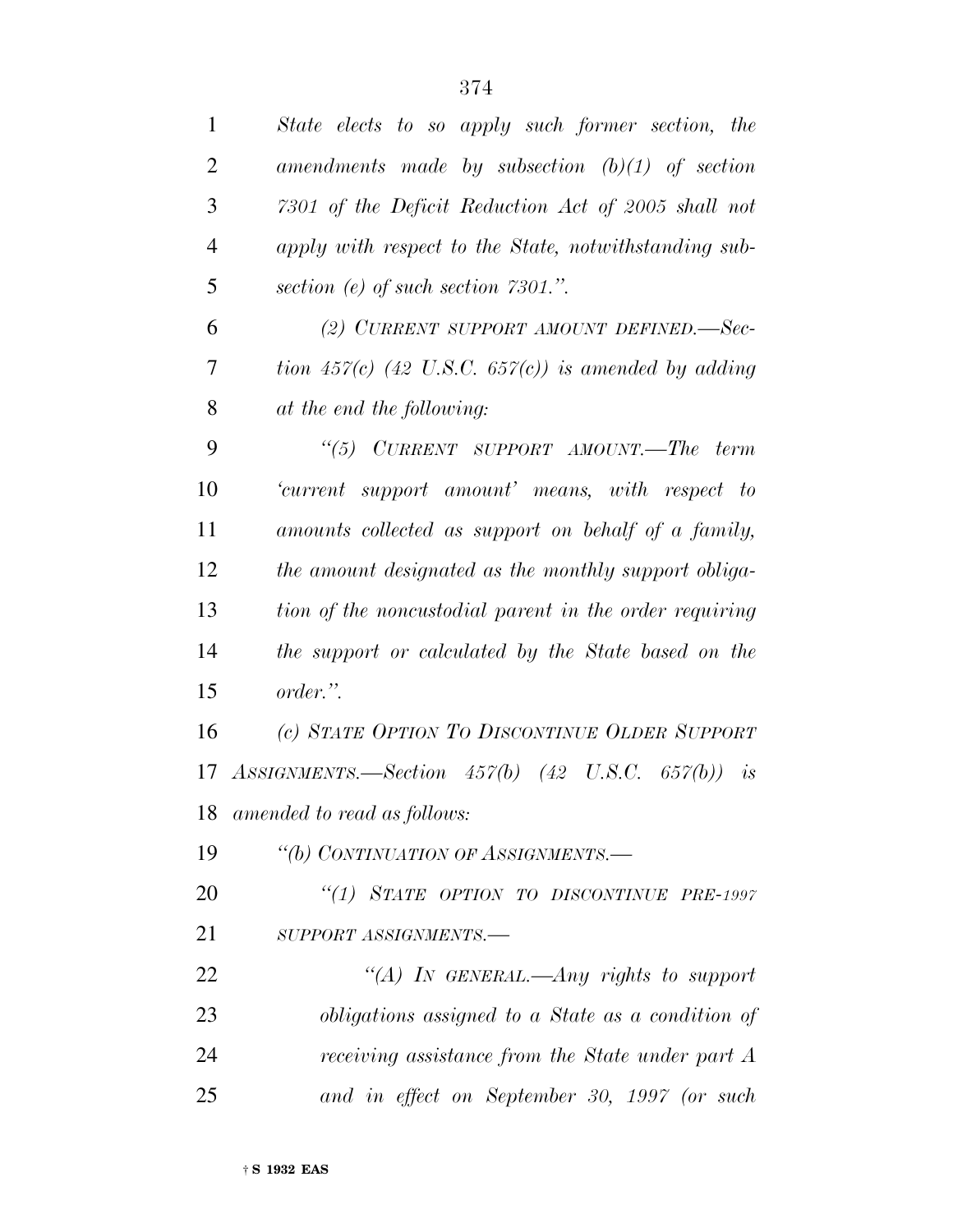| $\mathbf{1}$   | earlier date on or after August 22, 1996, as the   |
|----------------|----------------------------------------------------|
| $\overline{2}$ | State may choose), may remain assigned after       |
| 3              | such date.                                         |
| $\overline{4}$ | "(B) DISTRIBUTION OF AMOUNTS AFTER AS-             |
| 5              | SIGNMENT DISCONTINUATION.—If a State chooses       |
| 6              | to discontinue the assignment of a support obli-   |
| 7              | gation described in subparagraph (A), the State    |
| 8              | may treat amounts collected pursuant to the as-    |
| 9              | signment as if the amounts had never been as-      |
| 10             | signed and may distribute the amounts to the       |
| 11             | family in accordance with subsection $(a)(4)$ .    |
| 12             | "(2) STATE OPTION TO DISCONTINUE POST-1997         |
| 13             | ASSIGNMENTS.-                                      |
| 14             | "(A) In GENERAL.—Any rights to support             |
| 15             | obligations accruing before the date on which a    |
| 16             | family first receives assistance under part A that |
| 17             | are assigned to a State under that part and in     |
| 18             | effect before the implementation date of this sec- |
| 19             | tion may remain assigned after such date.          |
| 20             | "(B) DISTRIBUTION OF AMOUNTS AFTER AS-             |
| 21             | SIGNMENT DISCONTINUATION.—If a State chooses       |
| 22             | to discontinue the assignment of a support obli-   |
| 23             | gation described in subparagraph (A), the State    |
| 24             | may treat amounts collected pursuant to the as-    |
| 25             | signment as if the amounts had never been as-      |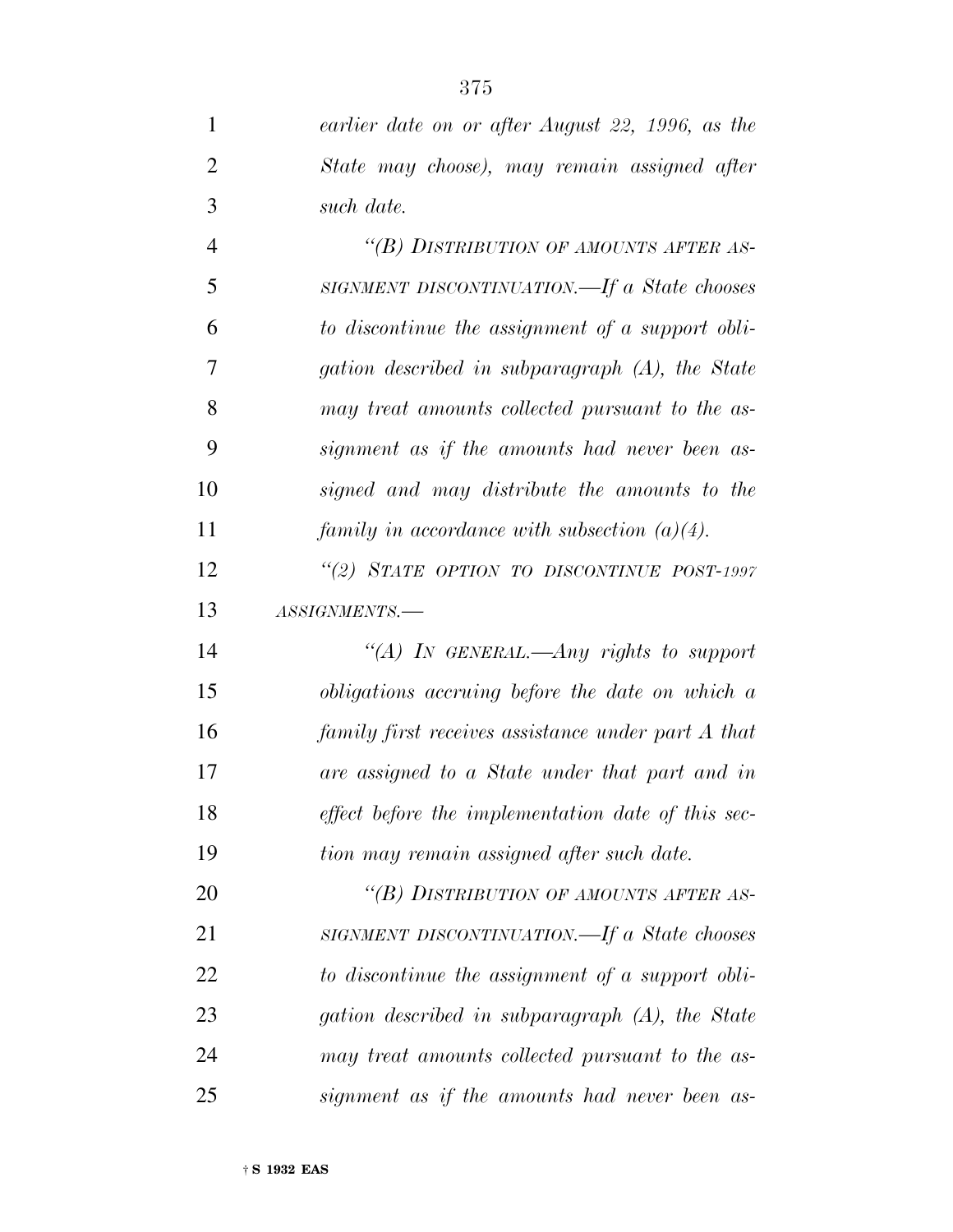| 1              | signed and may distribute the amounts to the                   |
|----------------|----------------------------------------------------------------|
| $\overline{2}$ | family in accordance with subsection $(a)(4)$ .".              |
| 3              | (d) CONFORMING AMENDMENTS. Section $6402(c)$ of                |
| 4              | the Internal Revenue Code of 1986 (relating to offset of past- |
| 5              | <i>due support against overpayments) is amended—</i>           |
| 6              | $(1)$ in the first sentence, by striking "the Social"          |
| 7              | Security Act." and inserting "of such Act."; and               |
| 8              | $(2)$ by striking the third sentence and inserting             |
| 9              | the following: "The Secretary shall apply a reduction          |
| 10             | under this subsection first to an amount certified by          |
| 11             | the State as past due support under section 464 of the         |
| 12             | Social Security Act before any other reductions al-            |
| 13             | lowed by law.".                                                |
| 14             | (e) EFFECTIVE DATE.-                                           |
| 15             | $(1)$ IN GENERAL.—Except as otherwise provided                 |
| 16             | in this section, the amendments made by the pre-               |
| 17             | ceding provisions of this section shall take effect on         |
| 18             | October 1, 2009, and shall apply to payments under             |
| 19             | parts A and D of title IV of the Social Security Act           |
| 20             | for calendar quarters beginning on or after such date,         |
| 21             | and without regard to whether regulations to imple-            |
| 22             | ment the amendments (in the case of State programs             |
| 23             | operated under such part D) are promulgated by such            |
| 24             | date.                                                          |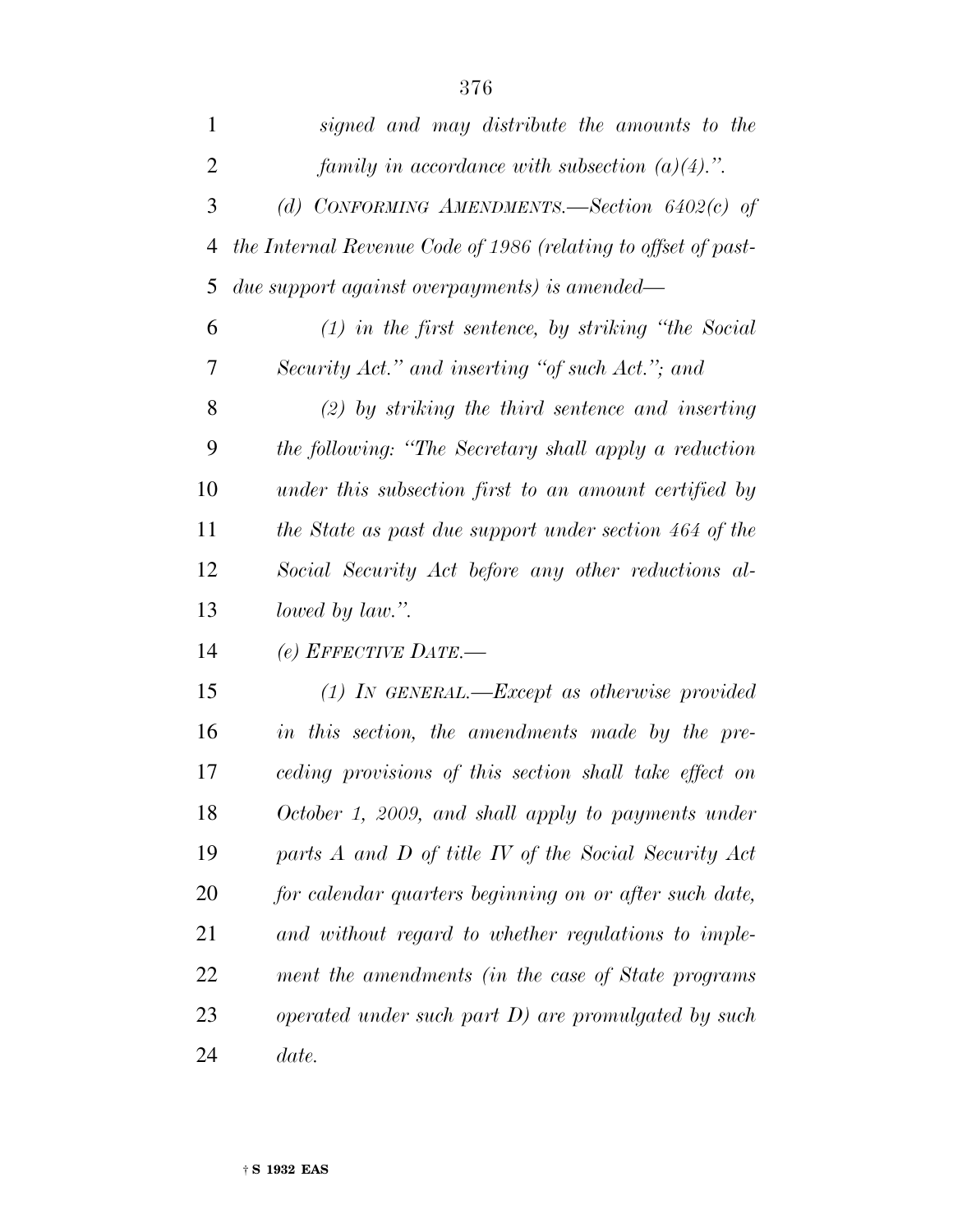| $\mathbf{1}$   | (2) STATE OPTION TO ACCELERATE EFFECTIVE                 |
|----------------|----------------------------------------------------------|
| $\overline{2}$ | DATE.—Notwithstanding paragraph (1), a State may         |
| 3              | elect to have the amendments made by the preceding       |
| 4              | provisions of this section apply to the State and to     |
| 5              | amounts collected by the State (and the payments         |
| 6              | under parts $A$ and $D$ ), on and after such date as the |
| 7              | State may select that is not earlier than October 1,     |
| 8              | 2008, and not later than September 30, 2009.             |
| 9              | (f) USE OF TAX REFUND INTERCEPT PROGRAM TO               |
| 10             | COLLECT PAST-DUE CHILD SUPPORT ON BEHALF OF              |
| 11             | CHILDREN WHO ARE NOT MINORS.-                            |
| 12             | (1) IN GENERAL.—Section 464 (42 U.S.C. 664)              |
| 13             | is amended—                                              |
| 14             | (A) in subsection (a)(2)(A), by striking "(as            |
| 15             | that term is defined for purposes of this para-          |
| 16             | graph under subsection $(c)$ "; and                      |
| 17             | $(B)$ in subsection $(c)$ —                              |
| 18             | $(i)$ in paragraph $(1)$ —                               |
| 19             | (I) by striking $\lq(1)$ Except as                       |
| 20             | provided in paragraph $(2)$ , as used in"                |
| 21             | and inserting 'In''; and                                 |
| 22             | $(II)$ by inserting "(whether or not                     |
| 23             | a minor)" after "a child" each place it                  |
| 24             | appears; and                                             |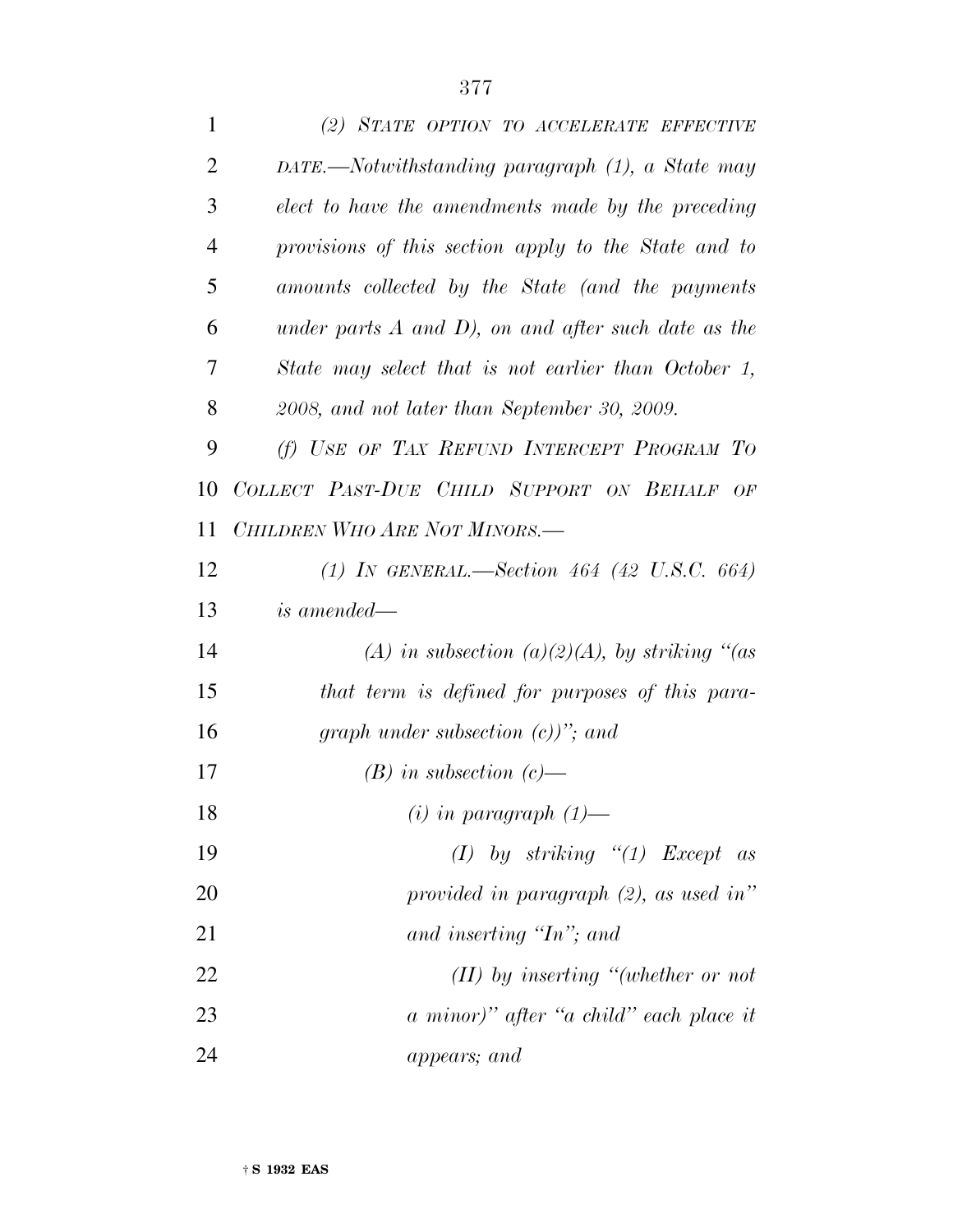|   |         |  | $(ii)$ by striking paragraphs $(2)$ and |  |
|---|---------|--|-----------------------------------------|--|
| 2 | $(3)$ . |  |                                         |  |

 *(2) EFFECTIVE DATE.—The amendments made by paragraph (1) shall take effect on October 1, 2007. (g) STATE OPTION TO USE STATEWIDE AUTOMATED DATA PROCESSING AND INFORMATION RETRIEVAL SYSTEM FOR INTERSTATE CASES.—Section 466(a)(14)(A)(iii) (42 U.S.C. 666(a)(14)(A)(iii)) is amended by inserting before the semicolon the following: ''(but the assisting State may establish a corresponding case based on such other State's request for assistance)''.*

 *SEC. 7302. MANDATORY REVIEW AND ADJUSTMENT OF CHILD SUPPORT ORDERS FOR FAMILIES RE-CEIVING TANF.*

 *(a) IN GENERAL.—Section 466(a)(10)(A)(i) (42 U.S.C. 666(a)(10)(A)(i)) is amended—*

 *(1) by striking ''parent, or,'' and inserting ''par-ent or''; and*

 *(2) by striking ''upon the request of the State agency under the State plan or of either parent,''.*

 *(b) EFFECTIVE DATE.—The amendments made by sub-section (a) shall take effect on October 1, 2007.*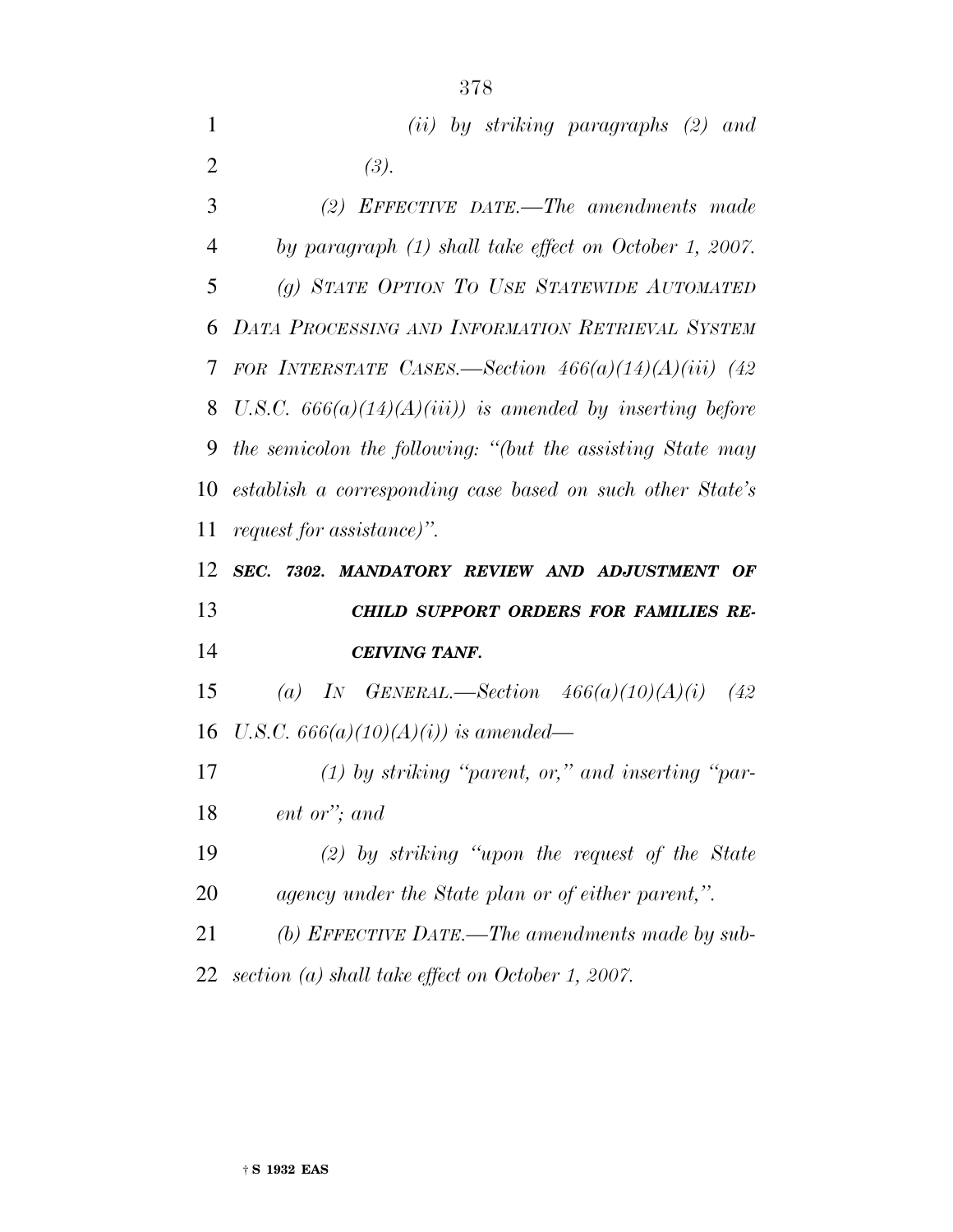*SEC. 7303. DECREASE IN AMOUNT OF CHILD SUPPORT AR- REARAGE TRIGGERING PASSPORT DENIAL. (a) IN GENERAL.—Section 452(k)(1) (42 U.S.C. 652(k)(1)) is amended by striking ''\$5,000'' and inserting ''\$2,500''. (b) CONFORMING AMENDMENT.—Section 454(31) (42 U.S.C. 654(31)) is amended by striking ''\$5,000'' and in- serting ''\$2,500''. (c) EFFECTIVE DATE.—The amendments made by this section shall take effect on October 1, 2006. SEC. 7304. MAINTENANCE OF TECHNICAL ASSISTANCE FUNDING. Section 452(j) (42 U.S.C. 652(j)) is amended by insert- ing ''or the amount appropriated under this paragraph for fiscal year 2002, whichever is greater'' before '', which shall be available''. SEC. 7305. MAINTENANCE OF FEDERAL PARENT LOCATOR SERVICE FUNDING. Section 453(o) (42 U.S.C. 653(o)) is amended— (1) in the first sentence, by inserting ''or the amount appropriated under this paragraph for fiscal year 2002, whichever is greater'' before '', which shall be available''; and (2) in the second sentence, by striking ''for each*

*of fiscal years 1997 through 2001''.*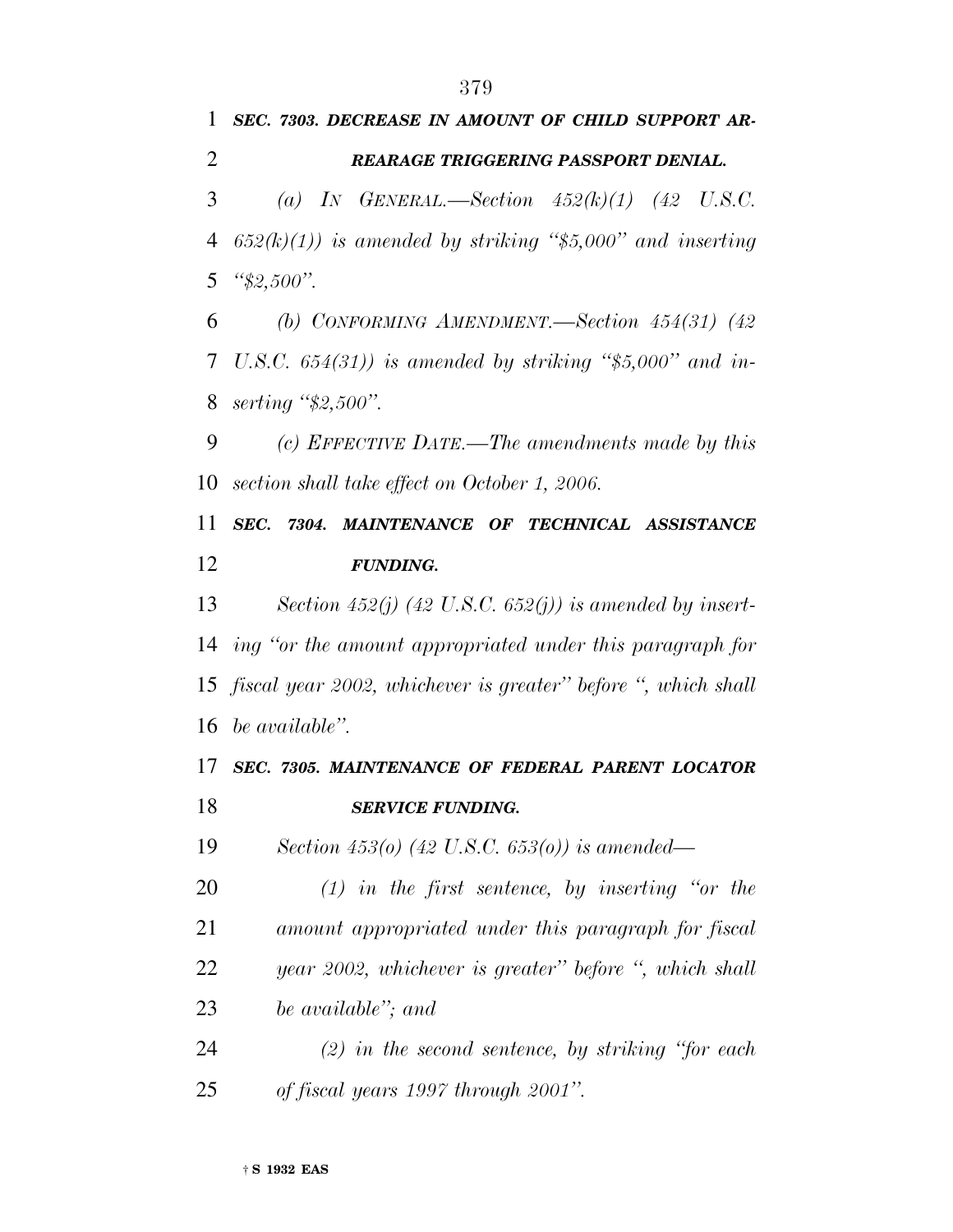*DATA.*

 *U.S.C. 652) is amended by adding at the end the following: ''(l) COMPARISONS WITH INSURANCE INFORMATION.— ''(1) IN GENERAL.—The Secretary, through the Federal Parent Locator Service, may—*

 *''(A) compare information concerning indi- viduals owing past-due support with informa- tion maintained by insurers (or their agents) concerning insurance claims, settlements, awards, and payments; and*

 *''(B) furnish information resulting from the data matches to the State agencies responsible for collecting child support from the individuals.*

 *''(2) LIABILITY.—An insurer (including any agent of an insurer) shall not be liable under any Federal or State law to any person for any disclosure provided for under this subsection, or for any other action taken in good faith in accordance with this subsection.''.*

 *(b) STATE REIMBURSEMENT OF FEDERAL COSTS.— Section 453(k)(3) (42 U.S.C. 653(k)(3)) is amended by in-serting ''or section 452(l)'' after ''pursuant to this section''.*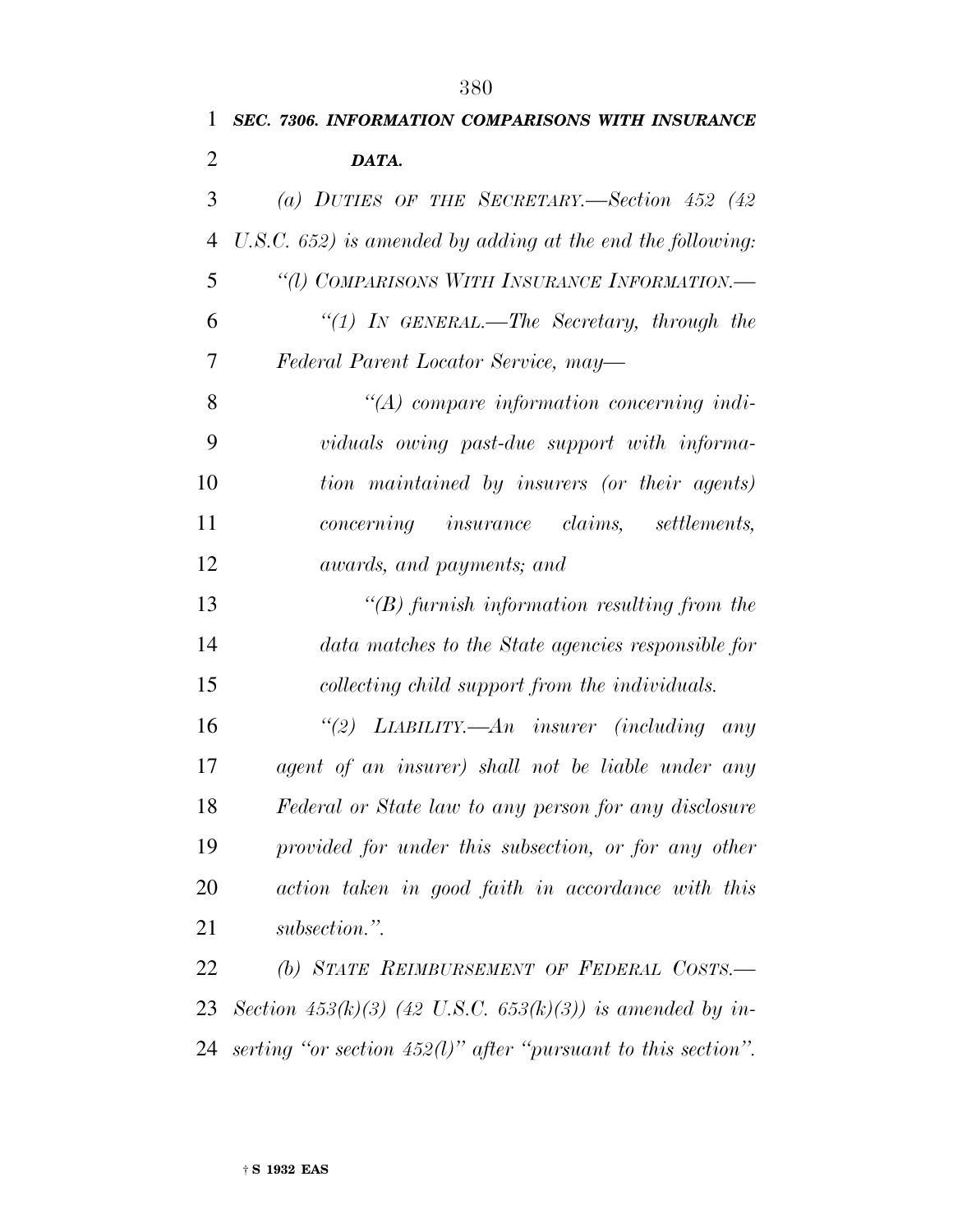| 1              | SEC. 7307. REQUIREMENT THAT STATE CHILD SUPPORT EN-     |
|----------------|---------------------------------------------------------|
| 2              | FORCEMENT AGENCIES SEEK MEDICAL SUP-                    |
| 3              | PORT FOR CHILDREN FROM EITHER PARENT.                   |
| $\overline{4}$ | (a) STATE AGENCIES REQUIRED TO SEEK MEDICAL             |
| 5              | <b>SUPPORT FROM EITHER PARENT.-</b>                     |
| 6              | (1) IN GENERAL.—Section $466(a)(19)(A)$ (42)            |
| 7              | U.S.C. $666(a)(19)(A)$ is amended by striking "which    |
| 8              | include a provision for the health care coverage of the |
| 9              | child are enforced" and inserting "shall include a      |
| 10             | provision for medical support for the child to be pro-  |
| 11             | vided by either or both parents, and shall be en-       |
| 12             | forced".                                                |
| 13             | (2) CONFORMING AMENDMENTS.—                             |
| 14             | (A) TITLE IV-D.                                         |
| 15             | (i) Section 452(f) (42 U.S.C. 652(f)) is                |
| 16             | amended by striking "include medical sup-               |
| 17             | port as part of any child support order and             |
| 18             | enforce medical support" and inserting "en-             |
| 19             | force medical support included as part of a             |
| 20             | child support order".                                   |
| 21             | ( <i>ii</i> ) <i>Section</i> $466(a)(19)$ (42 U.S.C.    |
| 22             | $666(a)(19)$ , as amended by paragraph $(1)$            |
| 23             | of this subsection, is amended—                         |
| 24             | $(I)$ in subparagraph $(A)$ —                           |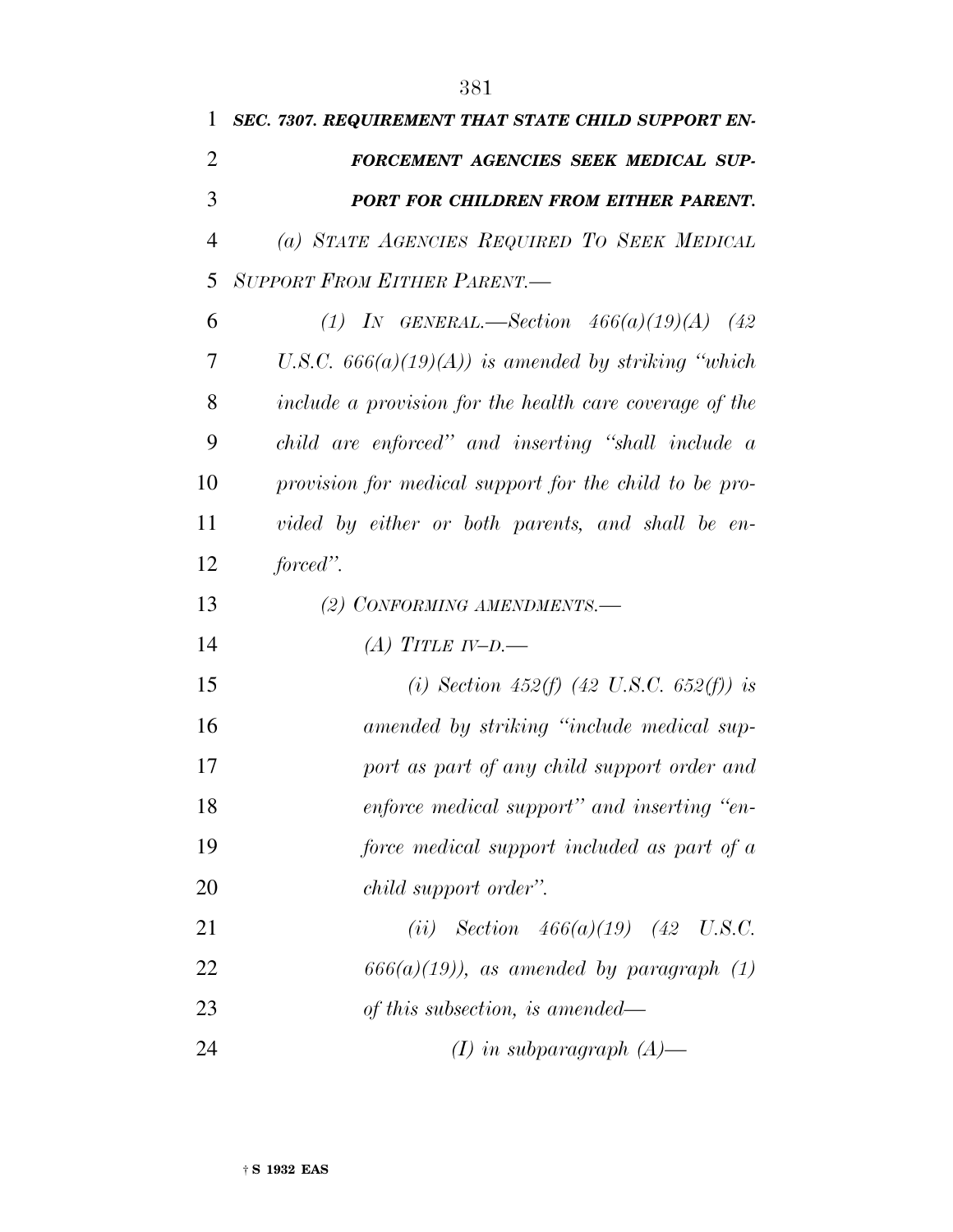| $\mathbf{1}$   | $(aa)$ by striking "section"                      |
|----------------|---------------------------------------------------|
| $\overline{2}$ | $401(e)(3)(C)$ " and inserting "sec-              |
| 3              | tion $401(e)$ , and                               |
| $\overline{4}$ | $(bb)$ by striking "section"                      |
| 5              | $401(f)(5)(C)$ " and inserting "sec-              |
| 6              | tion $401(f)$ ";                                  |
| 7              | $(II)$ in subparagraph $(B)$ —                    |
| 8              | (aa) by striking "noncusto-                       |
| 9              | dial" each place it appears; and                  |
| 10             | $(bb)$ in clause (iii), by strik-                 |
| 11             | ing "section $466(b)$ " and inserting             |
| 12             | "subsection $(b)$ "; and                          |
| 13             | $(III)$ in subparagraph $(C)$ , by                |
| 14             | striking "noncustodial" each place it             |
| 15             | appears and inserting "obligated".                |
| 16             | (B) STATE OR LOCAL GOVERNMENTAL                   |
| 17             | GROUP HEALTH PLANS.—Section $401(e)(2)$ of the    |
| 18             | Child Support Performance and Incentive Act of    |
| 19             | $1998$ (29 U.S.C. 1169 note) is amended, in the   |
| 20             | matter preceding subparagraph $(A)$ , by striking |
| 21             | "who is a noncustodial parent of the child".      |
| 22             | (C) CHURCH PLANS.—Section $401(f)(5)(C)$          |
| 23             | of the Child Support Performance and Incentive    |
| 24             | Act of 1998 (29 U.S.C. 1169 note) is amended by   |
| 25             | striking "noncustodial" each place it appears.    |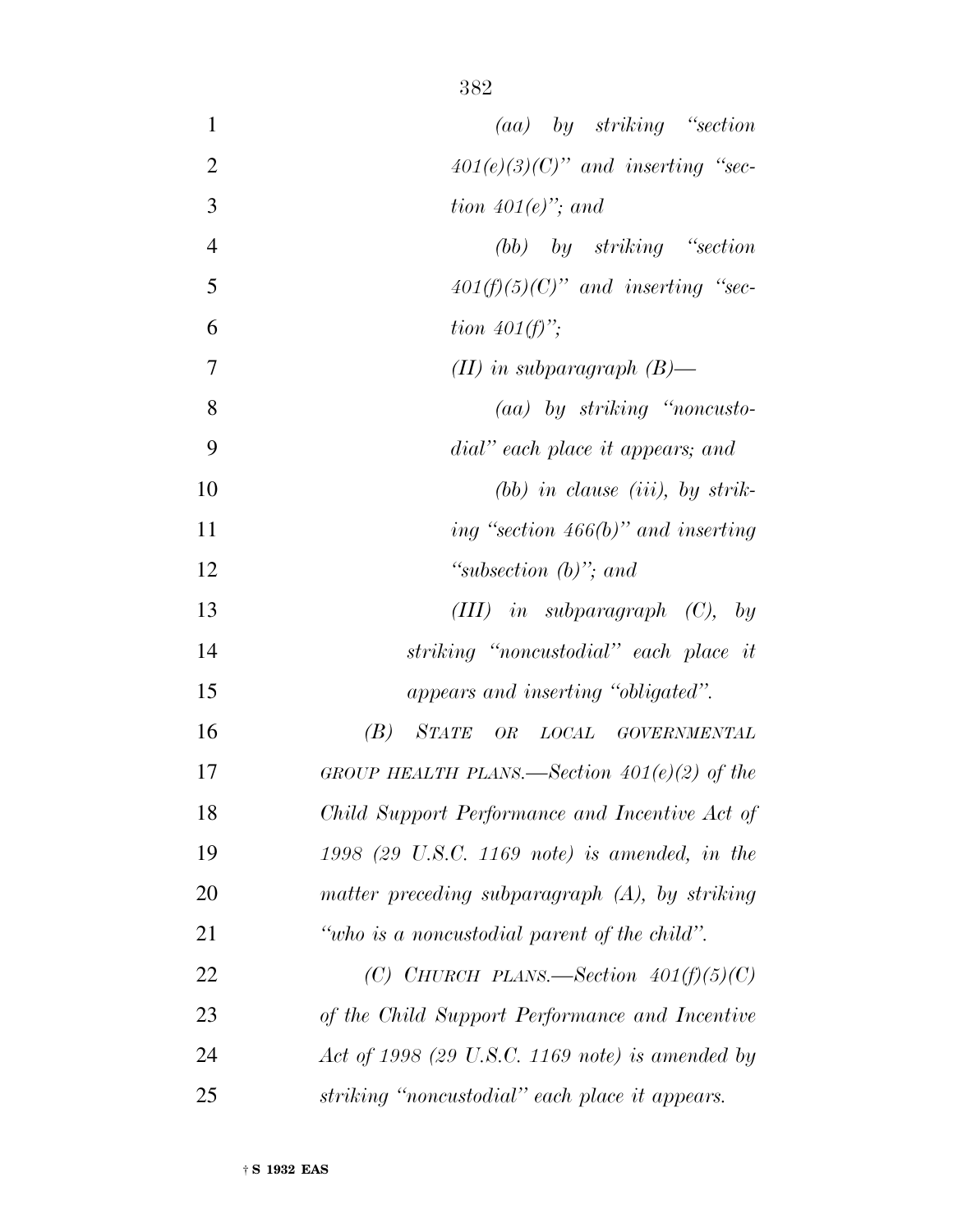*(b) ENFORCEMENT OF MEDICAL SUPPORT REQUIRE- MENTS.—Section 452(f) (42 U.S.C. 652(f)), as amended by subsection (a)(2)(A)(i), is amended by inserting after the first sentence the following: ''A State agency administering the program under this part may enforce medical support against a custodial parent if health care coverage is avail- able to the custodial parent at a reasonable cost, notwith-standing any other provision of this part.''.*

 *(c) DEFINITION OF MEDICAL SUPPORT.—Section 452(f) (42 U.S.C. 652(f)), as amended by subsections (a)(2)(A)(i) and (b) of this section, is amended by adding at the end the following: ''For purposes of this part, the term 'medical support' may include health care coverage, such as coverage under a health insurance plan (including payment of costs of premiums, co-payments, and deductibles) and payment for medical expenses incurred on behalf of a child.''.*

## *SEC. 7308. REDUCTION OF FEDERAL MATCHING RATE FOR LABORATORY COSTS INCURRED IN DETER-MINING PATERNITY.*

 *(a) IN GENERAL.—Section 455(a)(1)(C) (42 U.S.C. 655(a)(1)(C)) is amended by striking ''90 percent (rather than the percentage specified in subparagraph (A))'' and inserting ''66 percent''.*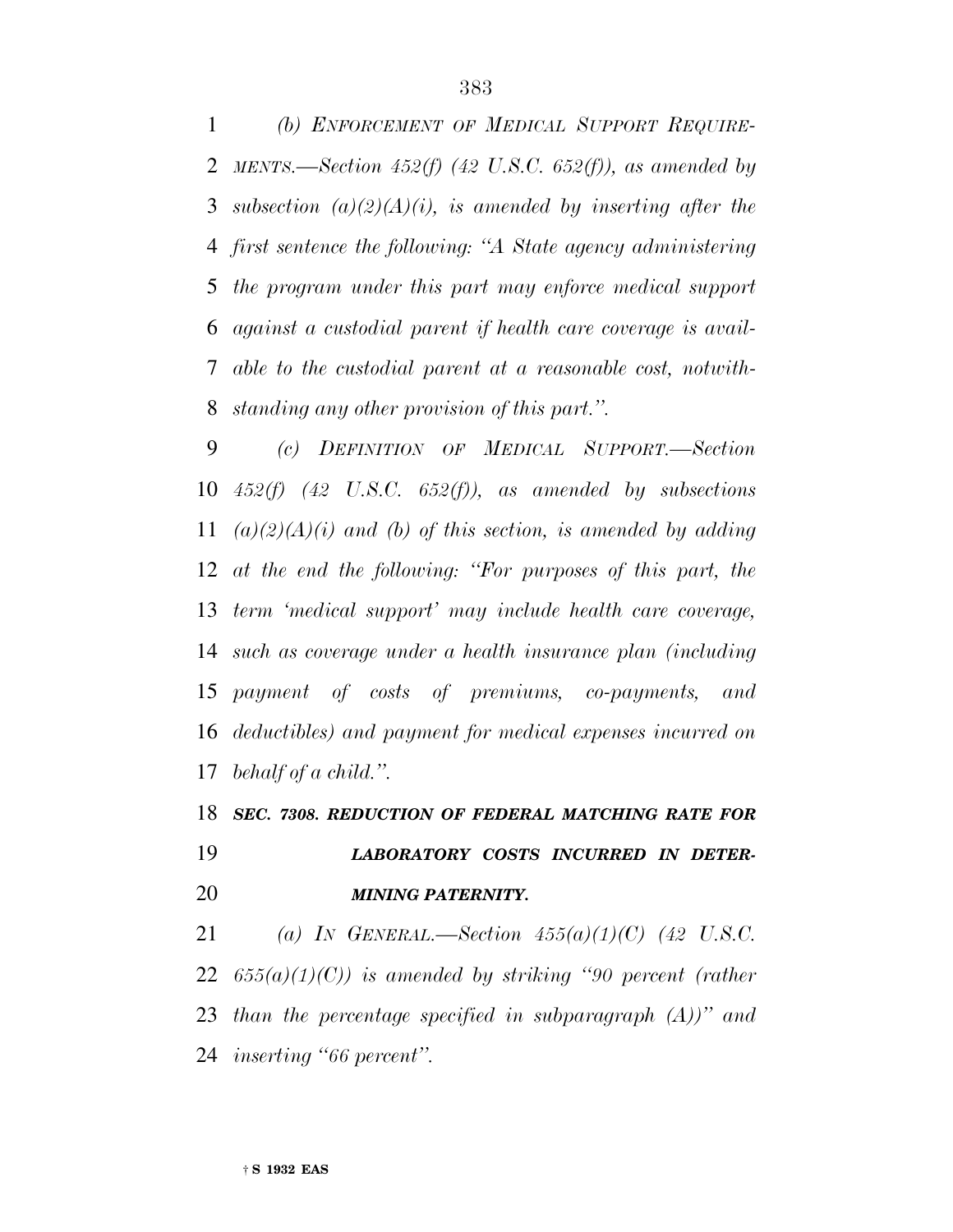*(b) EFFECTIVE DATE.—The amendment made by sub- section (a) shall take effect on October 1, 2006, and shall apply to costs incurred on or after that date. SEC. 7309. ENDING FEDERAL MATCHING OF STATE SPEND- ING OF FEDERAL INCENTIVE PAYMENTS. (a) IN GENERAL.—Section 455(a)(1) (42 U.S.C. 655(a)(1)) is amended by inserting ''from amounts paid to the State under section 458 or'' before ''to carry out an agreement''. (b) EFFECTIVE DATE.—The amendment made by sub- section (a) shall take effect on October 1, 2007. SEC. 7310. MANDATORY FEE FOR SUCCESSFUL CHILD SUP- PORT COLLECTION FOR FAMILY THAT HAS NEVER RECEIVED TANF. (a) IN GENERAL.—Section 454(6)(B) (42 U.S.C. 654(6)(B)) is amended—* 17 (1) by inserting "(i)" after "(B)"; *(2) by redesignating clauses (i) and (ii) as sub- clauses (I) and (II), respectively; (3) by adding ''and'' after the semicolon; and (4) by adding after and below the end the fol- lowing new clause: ''(ii) in the case of an individual who has never received assistance under a State program funded under part A and for whom the State has*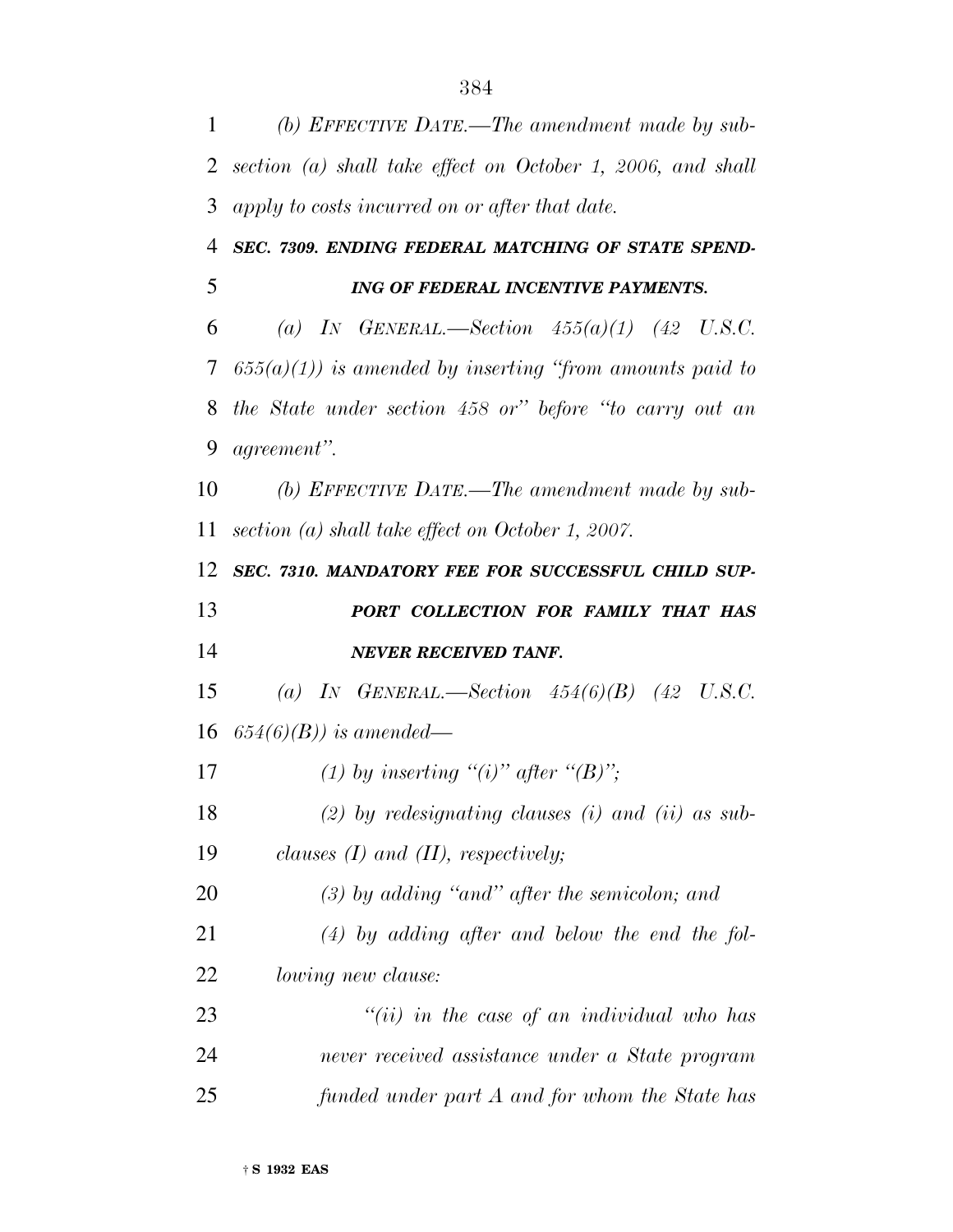| $\mathbf{1}$   | collected at least \$500 of support, the State shall                        |
|----------------|-----------------------------------------------------------------------------|
| $\overline{2}$ | impose an annual fee of \$25 for each case in                               |
| 3              | which services are furnished, which shall be re-                            |
| $\overline{4}$ | tained by the State from support collected on be-                           |
| 5              | half of the individual (but not from the 1st \$500                          |
| 6              | so collected), paid by the individual applying for                          |
| 7              | the services, recovered from the absent parent, or                          |
| 8              | paid by the State out of its own funds (the pay-                            |
| 9              | ment of which from State funds shall not be con-                            |
| 10             | sidered as an administrative cost of the State for                          |
| 11             | the operation of the plan, and the fees shall be                            |
| 12             | considered income to the program);".                                        |
| 13             | (b) CONFORMING AMENDMENTS. Section $457(a)(3)$                              |
| 14             | $(42 \text{ U.S.C. } 657(a)(3))$ is amended to read as follows:             |
| 15             | "(3) FAMILIES THAT NEVER RECEIVED ASSIST-                                   |
| 16             | $\triangle$ <i>NCE</i> .— <i>In the case of any other family, the State</i> |
| 17             | shall distribute to the family the portion of the                           |
| 18             | amount so collected that remains after withholding                          |
| 19             | any fee pursuant to section $454(6)(B)(ii)$ .".                             |
| 20             | (c) EFFECTIVE DATE.—The amendments made by this                             |
| 21             | section shall take effect on October 1, 2006.                               |